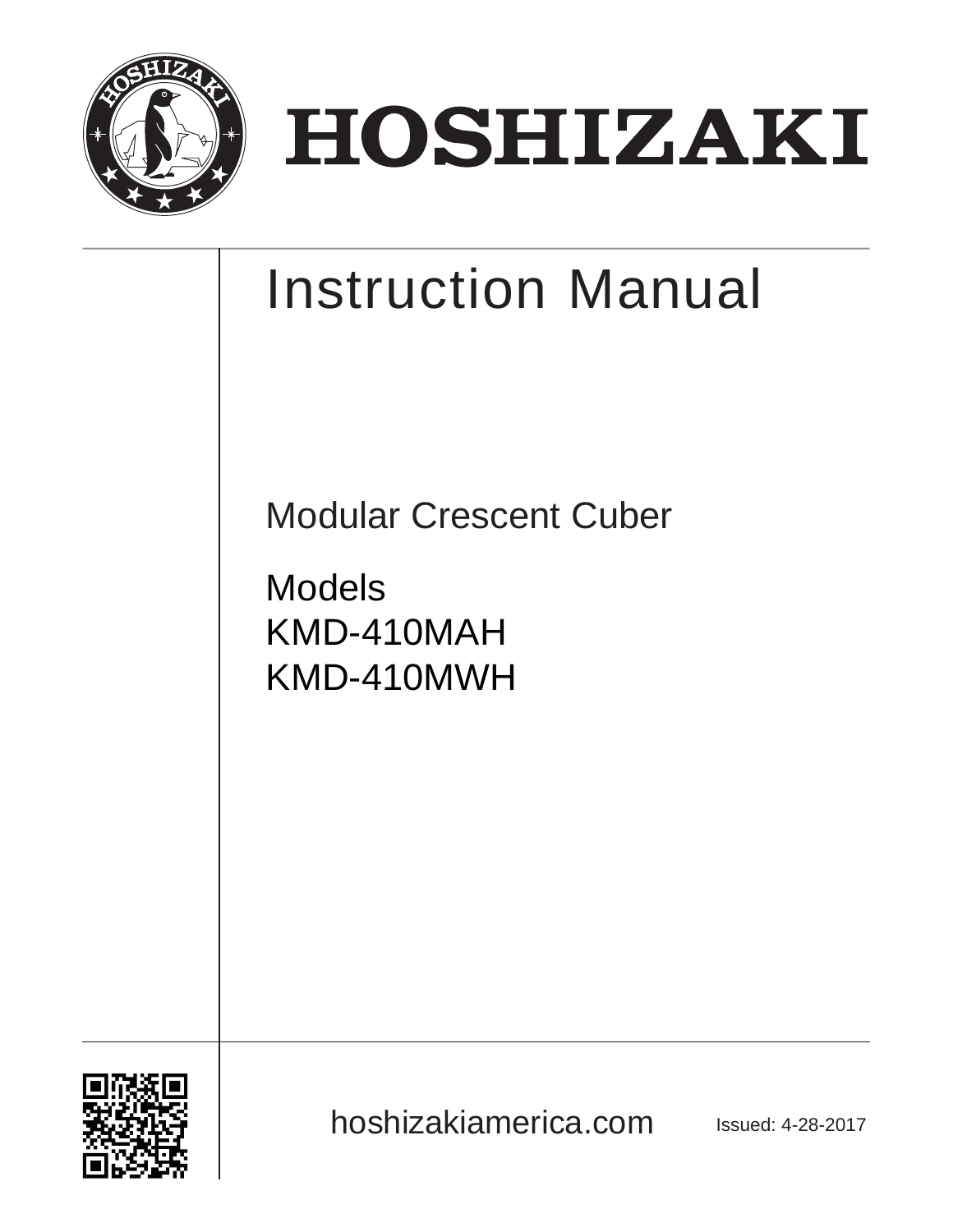# **WARNING**

Only qualified service technicians should install and service the appliance. To obtain the name and phone number of your local Hoshizaki Certified Service Representative, visit www.hoshizaki.com. No installation or service should be undertaken until the technician has thoroughly read this Instruction Manual. Likewise, the owner/manager should not proceed to operate the appliance until the installer has instructed them on its proper operation. Failure to install, operate, and maintain the appliance in accordance with this manual will adversely affect safety, performance, component life, and warranty coverage and may result in costly water damage. Proper installation is the responsibility of the installer. Product failure or property damage due to improper installation is not covered under warranty.

Hoshizaki provides this manual primarily to assist qualified service technicians in the installation, maintenance, and service of the appliance.

Should the reader have any questions or concerns which have not been satisfactorily addressed, please call, send an e-mail message, or write to the Hoshizaki Technical Support Department for assistance.

Phone: 1-800-233-1940; (770) 487-2331 Fax: 1-800-843-1056; (770) 487-3360

E-mail: techsupport@hoshizaki.com

#### HOSHIZAKI AMERICA, INC.

618 Highway 74 South Peachtree City, GA 30269 Attn: Hoshizaki Technical Support Department

- NOTE: To expedite assistance, all correspondence/communication MUST include the following information:
	- Model Number
	- Serial Number
	- Complete and detailed explanation of the problem.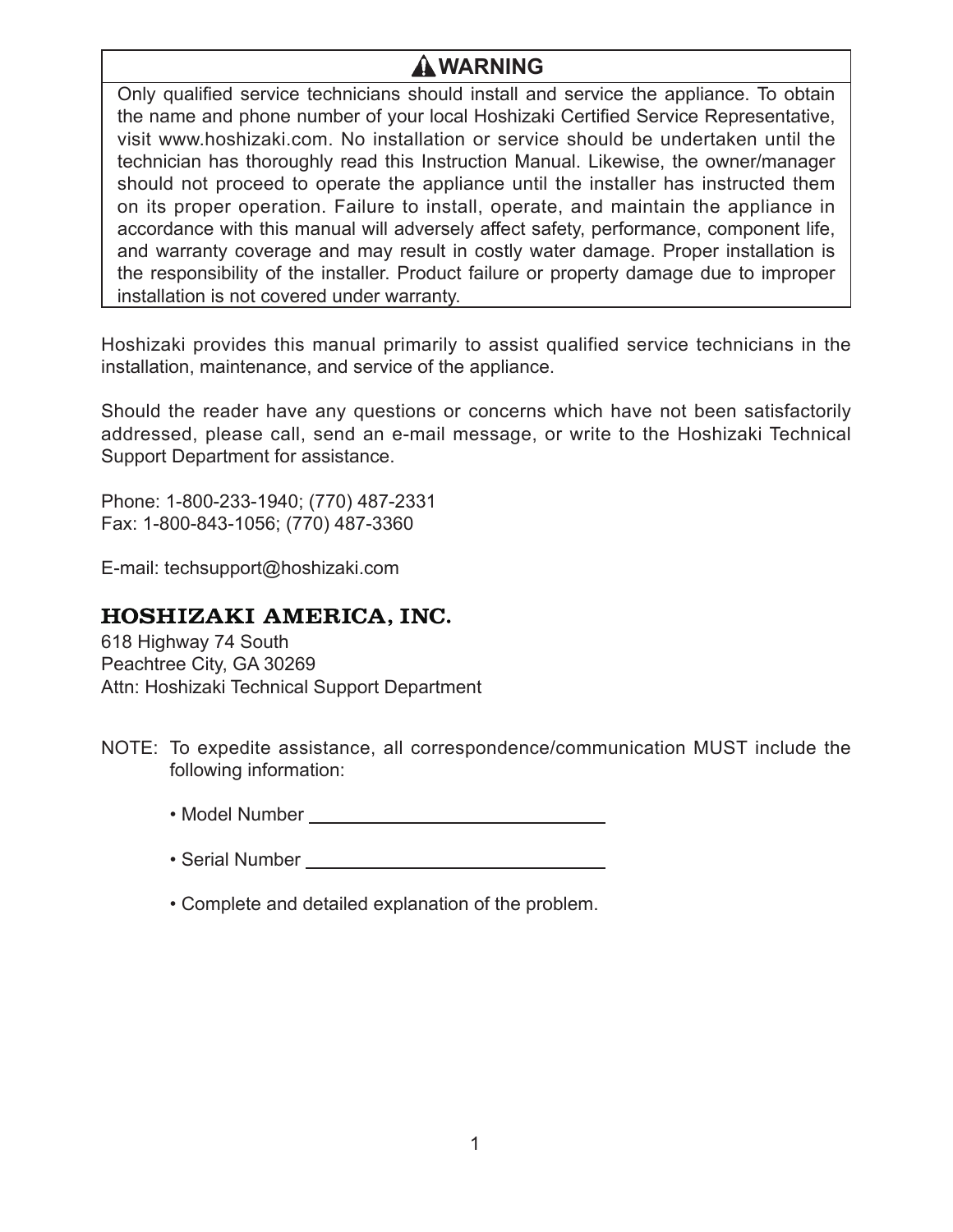# **IMPORTANT**

This manual should be read carefully before the appliance is installed and operated. Read the warnings and guidelines contained in this manual carefully as they provide essential information for the continued safe use and maintenance of the appliance. Retain this manual for any further reference that may be necessary.

# **CONTENTS**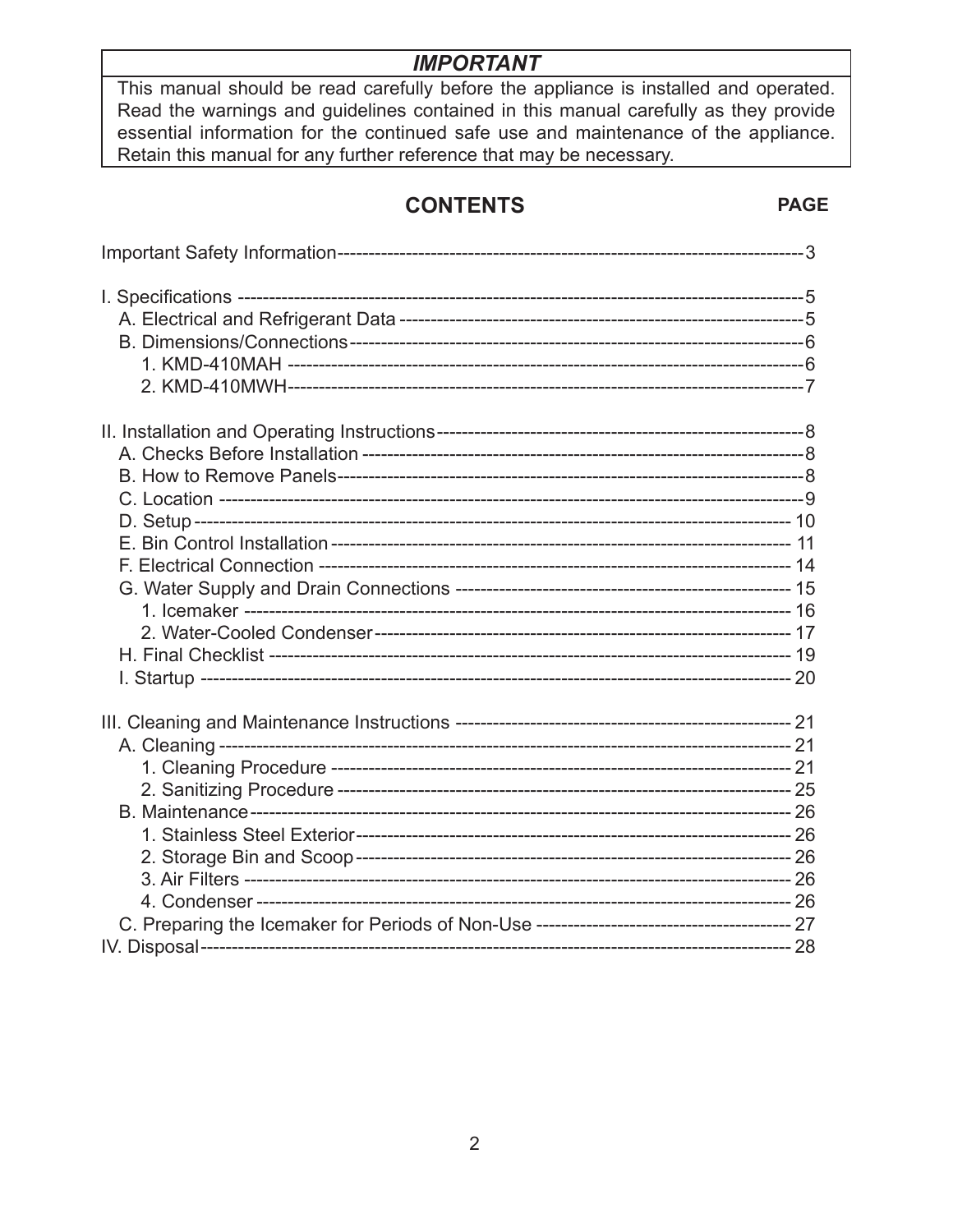# **Important Safety Information**

Throughout this manual, notices appear to bring your attention to situations which could result in death, serious injury, damage to the appliance, or damage to property.

- **A WARNING** Indicates a hazardous situation which could result in death or **serious injury.**
- *NOTICE* **Indicates a situation which could result in damage to the appliance or property.**
- *IMPORTANT* **Indicates important information about the installation, use and care of the appliance.**

# **WARNING**

The appliance should be destined only to the use for which it has been expressly conceived. Any other use should be considered improper and therefore dangerous. The manufacturer cannot be held responsible for injury or damage resulting from improper, incorrect, and unreasonable use. Failure to install, operate, and maintain the appliance in accordance with this manual will adversely affect safety, performance, component life, and warranty coverage and may result in costly water damage.

#### To reduce the risk of death, electric shock, serious injury, or fire, follow basic **precautions including the following:**

- Only qualified service technicians should install and service the appliance.
- The appliance must be installed in accordance with applicable national, state, and local codes and regulations.
- Electrical connection must be hard-wired and must meet national, state, and local electrical code requirements. Failure to meet these code requirements could result in death, electric shock, serious injury, fire, or damage.
- The appliance requires an independent power supply of proper capacity. See the nameplate for electrical specifications. Failure to use an independent power supply of proper capacity can result in a tripped breaker, blown fuse, damage to existing wiring, or component failure. This could lead to heat generation or fire.
- **THE APPLIANCE MUST BE GROUNDED:** Failure to properly ground the appliance could result in death or serious injury.
- To reduce the risk of electric shock, do not touch the control switch with damp hands.
- Move the control switch to the "OFF" position and turn off the power supply before servicing. Lockout/Tagout to prevent the power supply from being turned back on inadvertently.
- Do not make any alterations to the appliance. Alterations could result in electric shock, injury, fire, or damage to the appliance.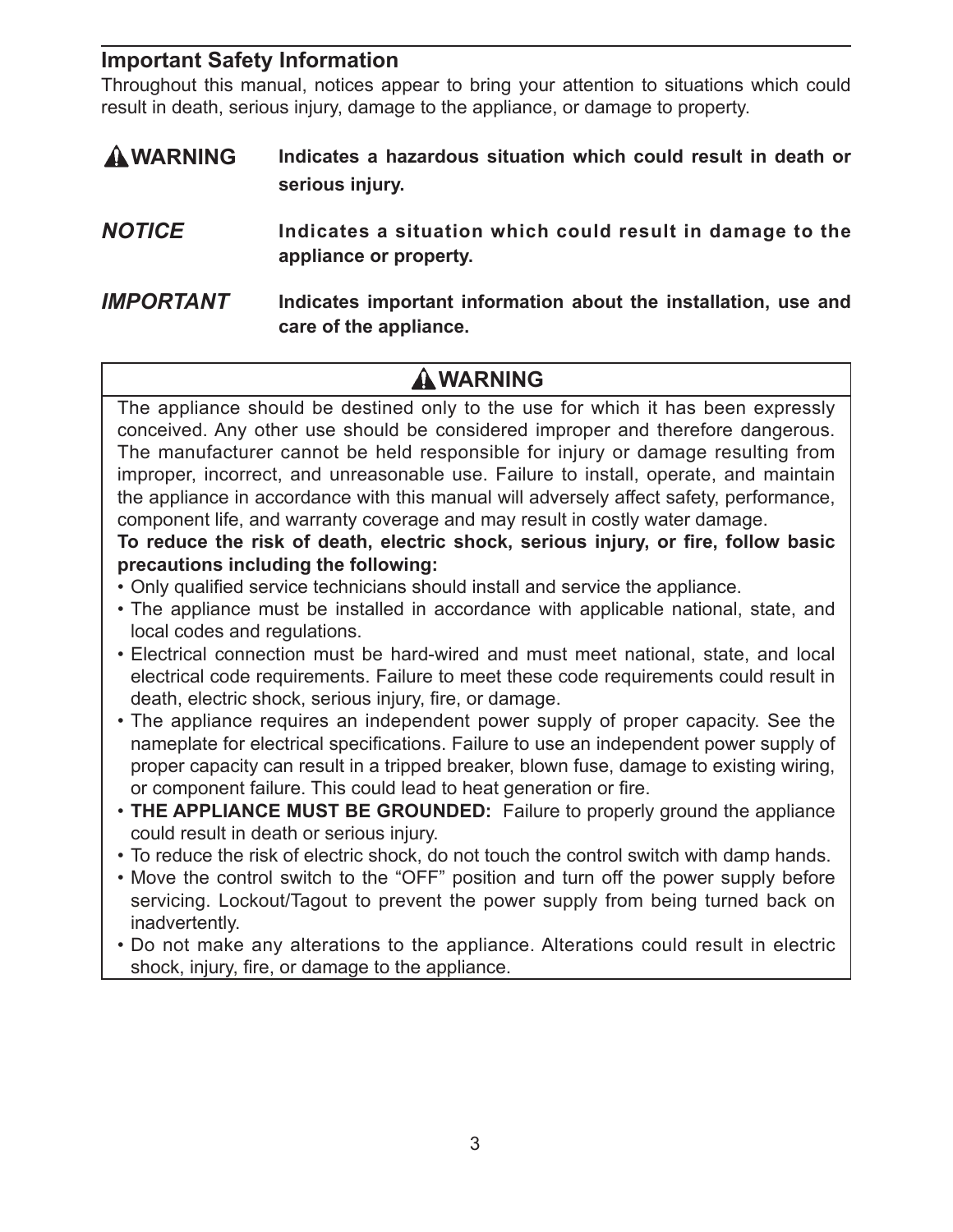# **WARNING, continued**

- The appliance is not intended for use by persons (including children) with reduced physical, sensory, or mental capabilities, or lack of experience and knowledge, unless they have been given supervision or instruction concerning use of the appliance by a person responsible for their safety.
- Children should be properly supervised around the appliance.
- Do not climb, stand, or hang on the appliance or allow children or animals to do so. Serious injury could occur or the appliance could be damaged.
- Do not use combustible spray or place volatile or flammable substances near the appliance. They might catch fire.
- Keep the area around the appliance clean. Dirt, dust, or insects in the appliance could cause harm to individuals or damage to the appliance.

# *NOTICE*

- Protect the floor when moving the appliance to prevent damage to the floor.
- Follow the water supply, drain connection, and maintenance instructions carefully to reduce the risk of costly water damage.
- In areas where water damage is a concern, install in a contained area with a floor drain.
- Install the appliance in a location that stays above freezing. Normal operating ambient temperature must be within 45°F to 100°F (7°C to 38°C).
- Do not leave the appliance on during extended periods of non-use, extended absences, or in sub-freezing temperatures. To properly prepare the appliance for these occasions, follow the instructions in "III C. Preparing the Appliance for Periods of Non-Use."
- Keep ventilation openings, in the appliance enclosure or in the built-in structure, clear of obstruction.
- Do not place objects on top of the appliance.
- The dispenser unit/ice storage bin is for ice use only. Do not store anything else in the dispenser unit/ice storage bin.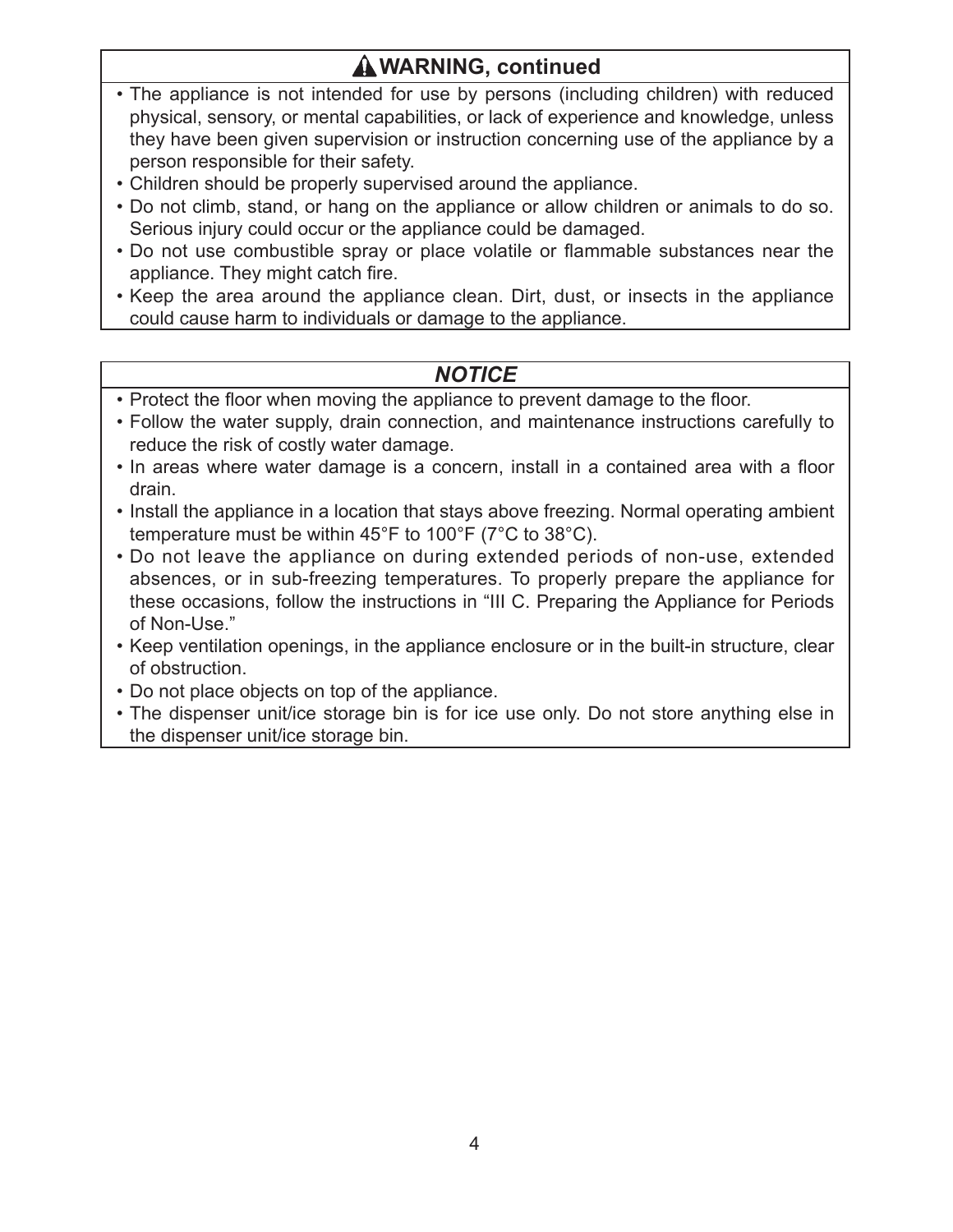# **I. Specifi cations**

# **A. Electrical and Refrigerant Data**

The nameplate provides electrical and refrigerant data. The nameplate is located on the right side panel. For certification marks, see the nameplate.

We reserve the right to make changes in specifications and design without prior notice.

| <b>Single Phase</b>                   |                  |                                                  |  |
|---------------------------------------|------------------|--------------------------------------------------|--|
| <b>Model Number</b>                   | KMD-410MAH       | KMD-410MWH                                       |  |
| <b>AC Supply Voltage</b>              | 115/60/1         | 115/60/1                                         |  |
| Compressor                            |                  | 115-120V 5.1RLA 50.0LRA 115V-120V 5.1RLA 50.0LRA |  |
| Pump                                  | 120V 0.42FLA 23W | 120V 0.42FLA 23W                                 |  |
| Fan                                   | 120V 0.50FLA 60W |                                                  |  |
| Other                                 | 115-120V 0.15A   | 115-120V 0.15A                                   |  |
| Maximum Fuse Size                     | 20 AMPS          | 20 AMPS                                          |  |
| Max. HACR Breaker<br>(USA Only)       | 20 AMPS          | 20 AMPS                                          |  |
| Max. Circuit Breaker<br>(Canada Only) | 20 AMPS          | 20 AMPS                                          |  |
| Minimum Circuit Ampacity 20 AMPS      |                  | 20 AMPS                                          |  |
| <b>Design Pressure</b>                | <b>HI-467PSI</b> | <b>HI-467PSI</b>                                 |  |
|                                       | <b>LO-206PSI</b> | LO-206PSI                                        |  |
| Refrigerant                           | R404A 18.3 oz.   | R404A 14.1 oz.                                   |  |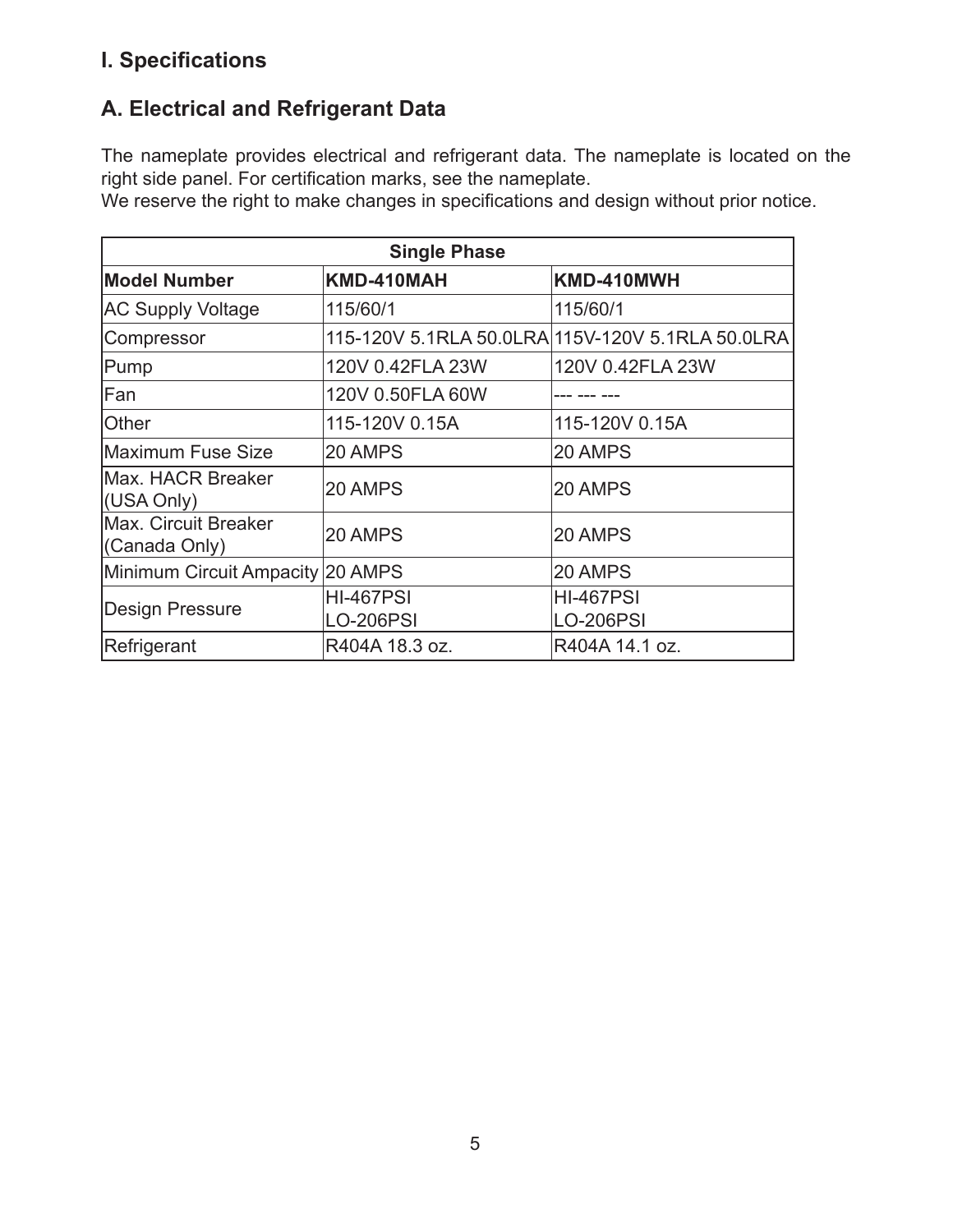# **B. Dimensions/Connections**

#### **1. KMD-410MAH**

Unit: mm [inches]

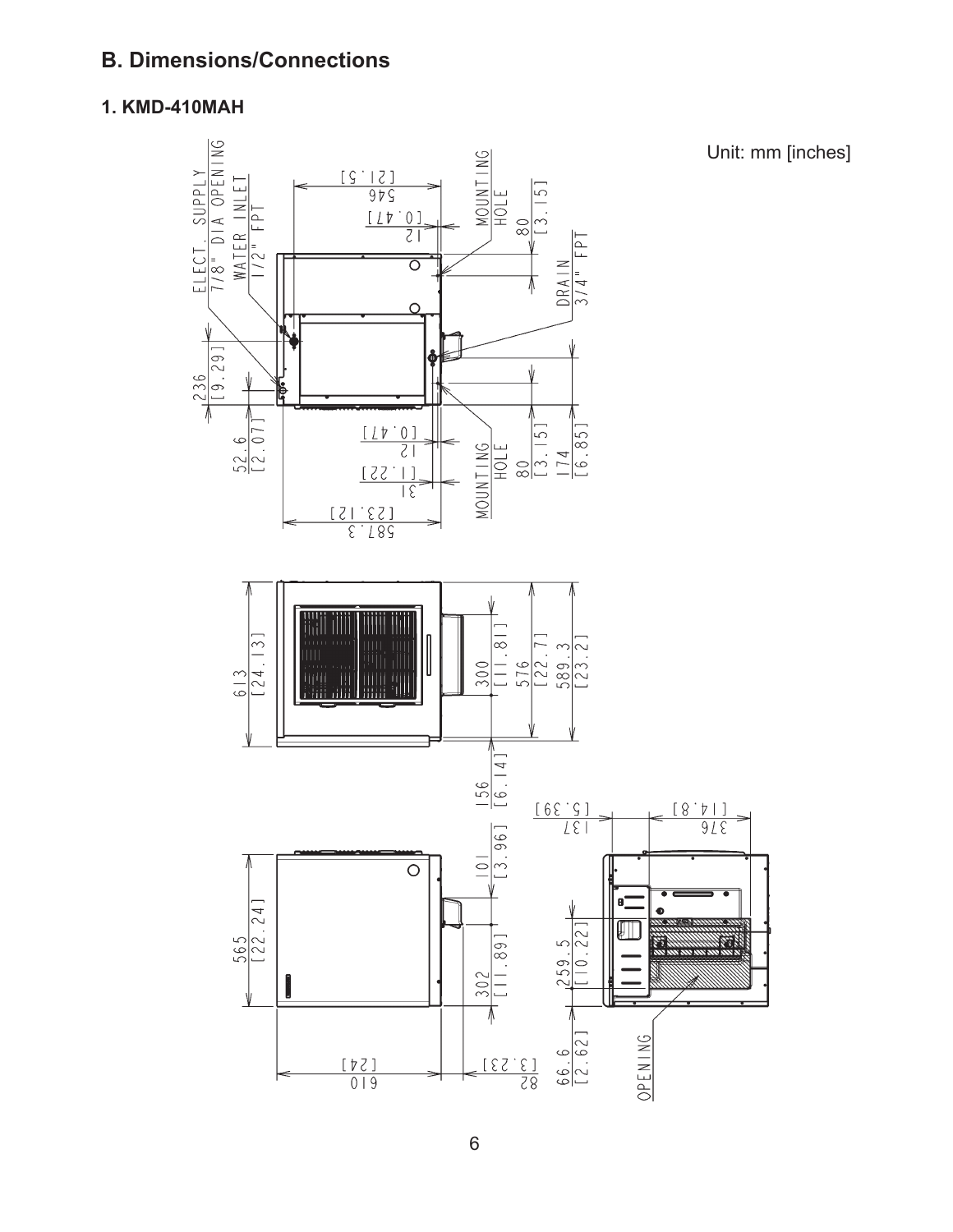

Unit: mm [inches]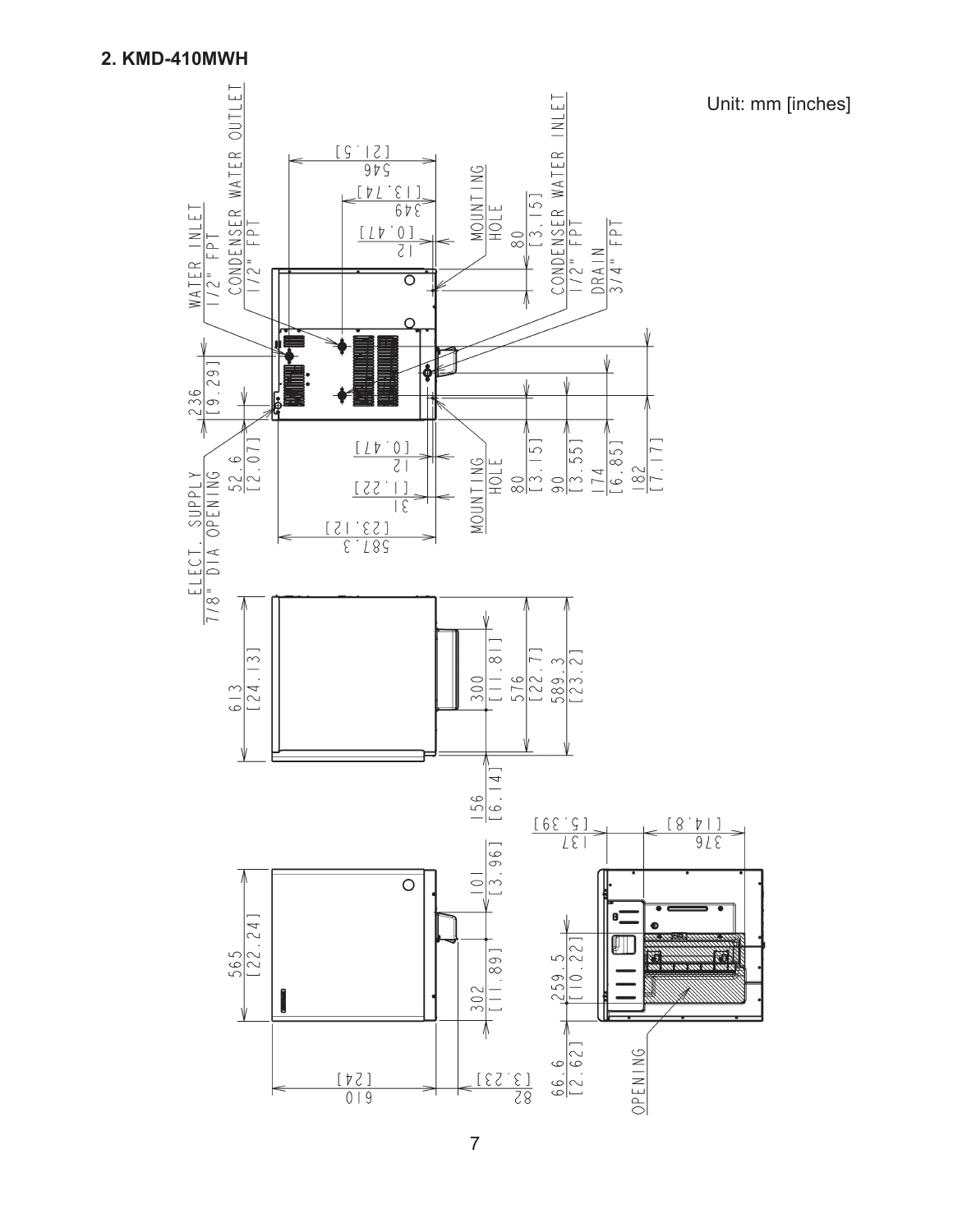# **II. Installation and Operating Instructions**

# **WARNING**

- Install in accordance with all applicable national, state, and local codes and regulations.
- **CHOKING HAZARD**: Ensure all components, fasteners, and thumbscrews are securely in place after installation. Make sure that none have fallen into the storage bin.

# **A. Checks Before Installation**

#### *NOTICE*

Remove all shipping cartons, tape, and packing material. If any are left in the icemaker, it will not work properly.

- Visually inspect the exterior of the shipping container and immediately report any damage to the carrier. Upon opening the container, any concealed damage should also be immediately reported to the carrier.
- Remove the panels to prevent damage when installing the icemaker. (See "B. How to Remove Panels.")
- Remove the package containing the accessories.
- Remove the protective plastic film from the panels. If the icemaker is exposed to the sun or to heat, remove the film after the icemaker cools.
- Check that refrigerant lines do not rub or touch lines or other surfaces, and that the fan blade turns freely.
- Check that the compressor is snug on all mounting pads.
- See the nameplate on the left or right side panel, and check that your voltage supplied corresponds with the voltage specified on the nameplate.
- This icemaker can be installed on a storage bin or dispenser unit 22" wide or wider. If using a storage bin, HOSHIZAKI STORAGE BIN, Model B-300 series is recommended.

# **B. How to Remove Panels - See Fig. 1**

- Front Panel: Loosen the screws. Lift up and towards you.
- Top Panel: Lift up at front slightly, push rearward and lift off.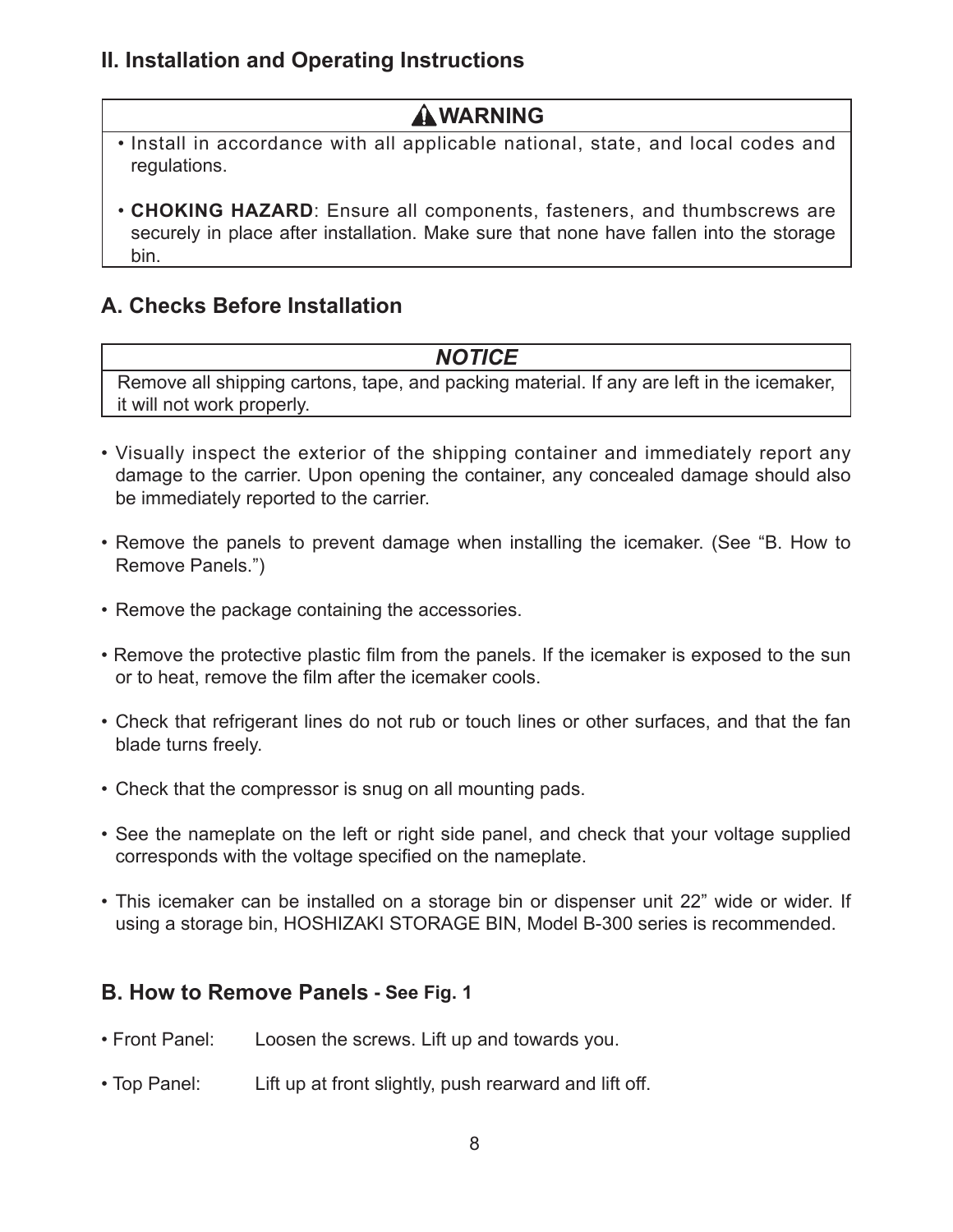- Side Panel (R): Remove the screw. Slide forward slightly and lift off.
- Front Insulation: Lift up slightly, and pull towards you.
- Top Insulation: Push up at front corner, and pop off.



**Fig. 1**

# **C. Location**

# *NOTICE*

- This icemaker is not intended for outdoor use. Normal operating ambient temperature must be within 45°F to 100°F (7°C to 38°C); Normal operating water temperature must be within 45°F to 90°F (7°C to 32°C). Operation of the icemaker, for extended periods, outside of these normal temperature ranges may affect icemaker performance.
- This icemaker will not work at sub-freezing temperatures. To prevent damage to the water supply line, drain the icemaker when the air temperature is below 32°F (0°C). See "III. C. Preparing the Icemaker for Periods of Non-Use."

For best operating results:

• Icemaker should not be located next to ovens, grills, or other high heat producing equipment.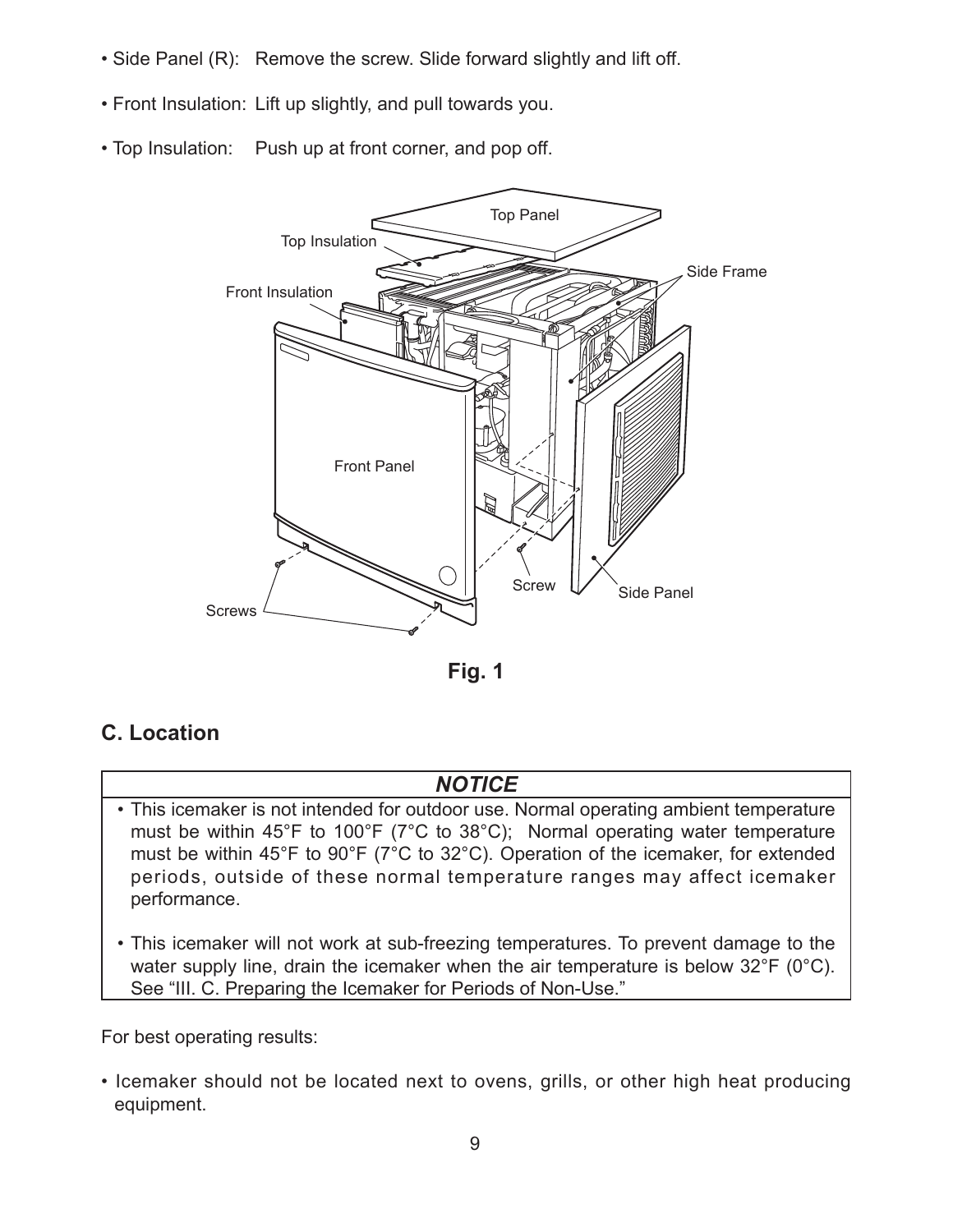- In areas where water damage is a concern, install in a contained area with a floor drain.
- Allow at least 12" (30 cm) clearance at right side for proper air circulation and at least 6" (15 cm) clearance at rear, left side, and top for ease of maintenance and/or service should they be required.
- Location should provide a firm and level foundation for the equipment.

# **D. Setup**

# **WARNING**

The installer must ensure the dispenser unit/ice storage bin is compatible with the icemaker, and the dispenser unit/ice storage bin and icemaker are properly attached and secured.

# *NOTICE*

Do not use the side frame to lift the icemaker. See Fig. 1. Lift the icemaker from the base.

- 1a) **Dispenser Unit:** Follow the dispenser unit's setup procedure.
- 1b) **Ice Storage Bin:** Unpack the ice storage bin and attach the 4 adjustable legs provided (bin accessory) to the bottom of the ice storage bin.
	- 2) Position the dispenser unit/ice storage bin in its permanent location.
	- 3) If required, install an adapter kit or top kit. Contact your local Hoshizaki distributor for recommendations.
	- 4) Level the dispenser unit/ice storage bin in both the left-to-right and front-to-rear directions. If using an ice storage bin, adjust the ice storage bin legs to level.





- 5) Place the icemaker on top of the dispenser unit/ice storage bin.
- 6a) **Ice Storage Bin:** Follow the ice storage bin, adapter kit, or top kit instructions for securing the icemaker. If no instructions are available, secure the icemaker using the 2 mounting brackets and the bolts provided. See Fig. 2a.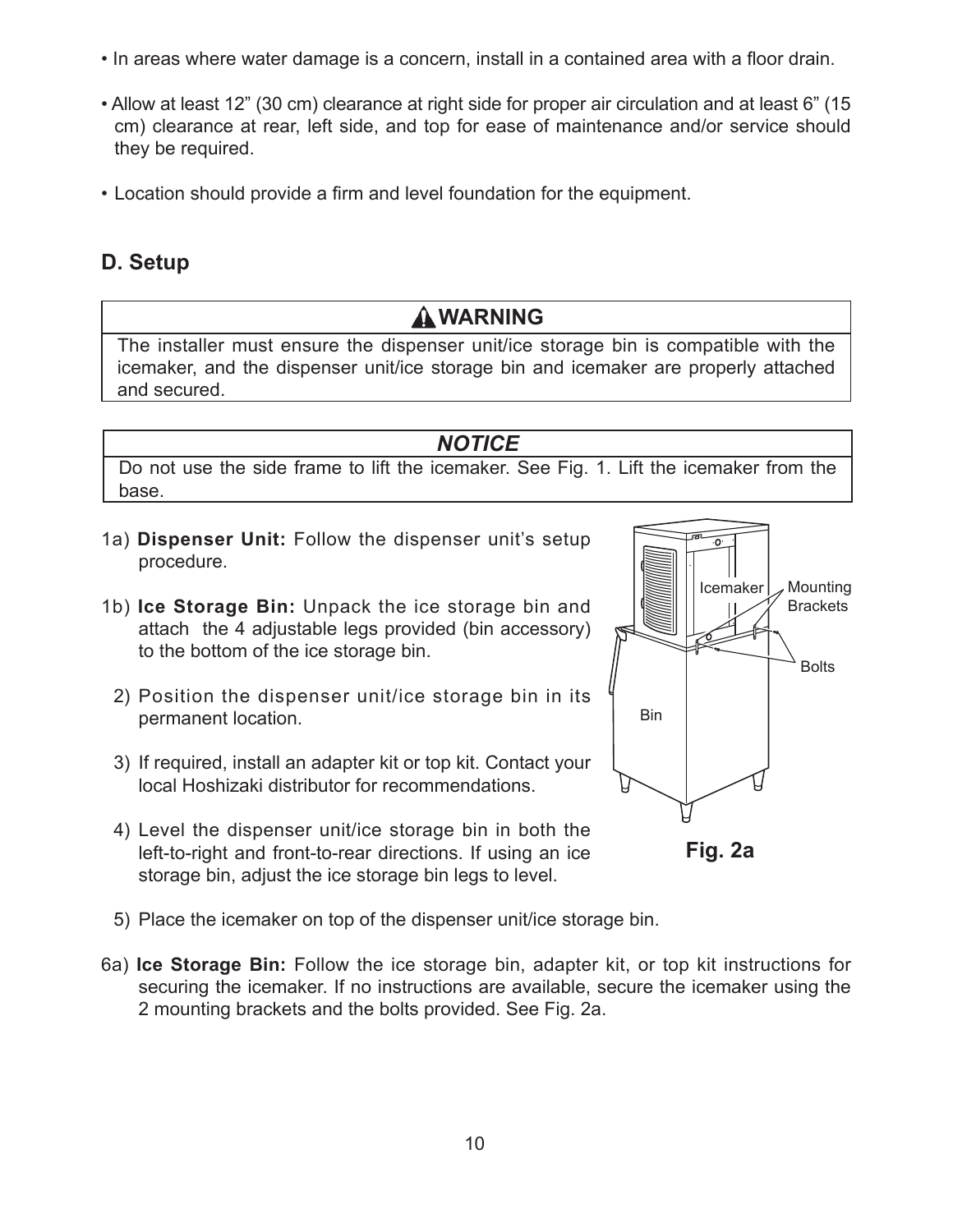6b) **Dispenser Unit:** Follow the dispenser unit, adapter kit, or top kit instructions for securing the icemaker. If no instructions are available, secure the icemaker using the mounting brackets provided. Rotate the mounting brackets so that they fit flush to the dispenser unit. See Fig. 2b. Secure the mounting brackets to the icemaker with the bolts provided. Secure the mounting brackets to the dispenser unit with self-tapping screws (not provided). *NOTICE!* **Use care to avoid damage to dispenser unit components when attaching the mounting brackets.**



**Fig. 2b**

# **E. Bin Control Installation**

- 1) Remove the front panel, then remove the front insulation.
- 2) Loosen the two thumbscrews Discharge securing the pump motor bracket. Hose See Fig. 3.
- 3) Disconnect the discharge hose.
- 4) Disconnect the pump motor connector and float switch connector from the side of the control box.
- 5) While pushing up the snap tab at the right side of the pump motor bracket, pull out the water tank, cube guide, pump motor bracket, pump motor and float switch together. See Fig. 4.

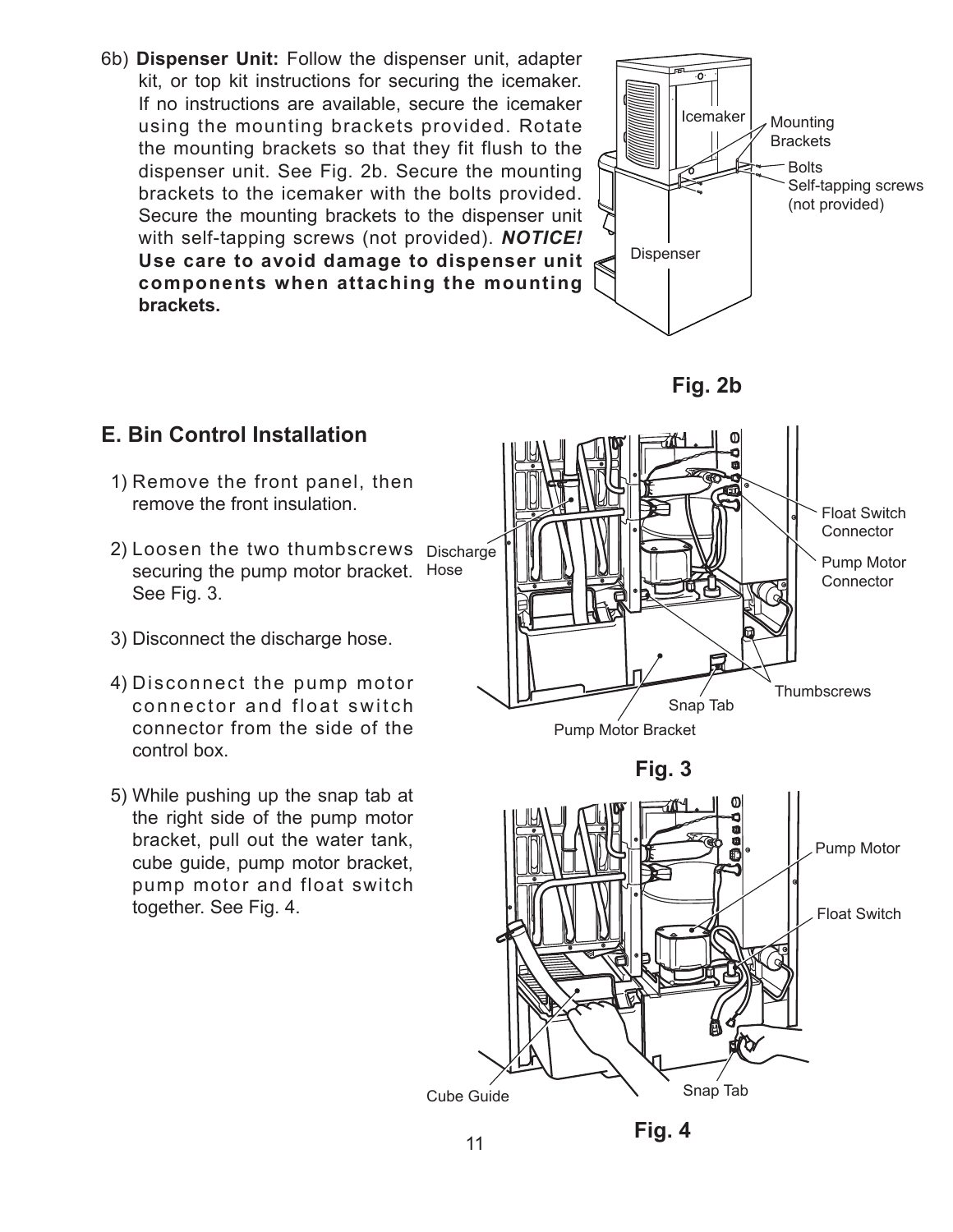6) Route the bin control lead through the hole in the base, then into the bushing provided. See Fig. 5.







7) While pulling up the bin control lead, hook the bin control on the right side interior wall. Then push the bin control up against the bottom of the unit, and slide to the back until it snaps in place. Make sure the slotted holes at the right side of the bin control are securely placed on the collars at the bottom of the unit. See Fig. 6.



#### *NOTICE*

Make sure the bin control is securely in place. Otherwise, ice may get between gaps and damage the bin control.

- 8) Pull up any slack in the bin control lead, then put the bushing attached to the bin control lead back into the hole in the base.
- 9) Connect the bin control connector to the side of the control box.
- 10) Make sure the right and left deflectors are in their correct positions with the slotted holes engaged on the collars. Make sure the right and left deflectors are secured with the thumbscrews. See Fig. 7.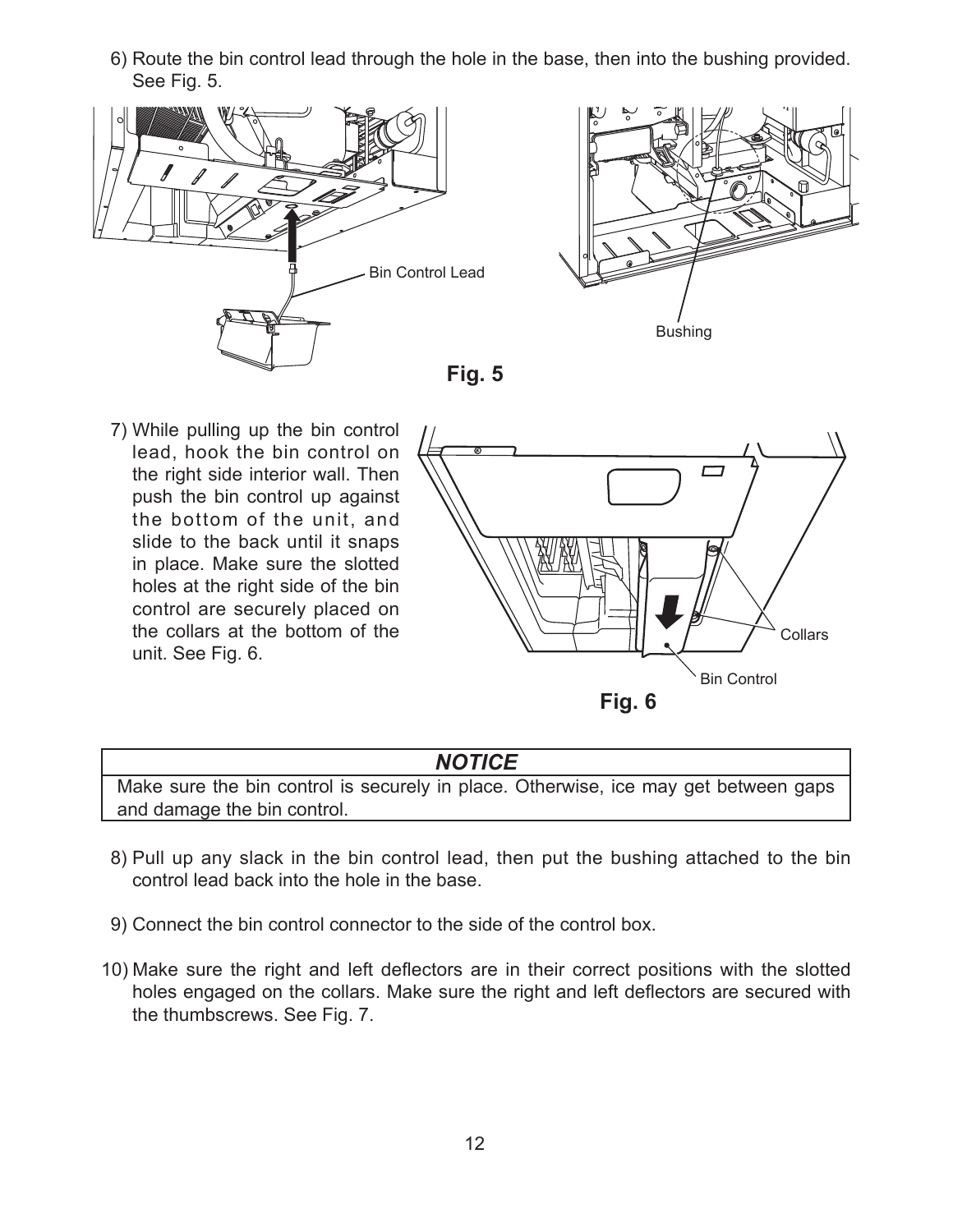



11) Replace the water tank, cube guide, pump motor bracket, pump motor and float switch in their correct positions until they snap in place.

*NOTICE* Be sure to let the discharge hose pass behind the copper tube and connect it securely in position. See Fig. 3. Otherwise, the discharge hose may be caught in the front insulation, leading to improper results.

- 12) Secure the pump motor bracket with the two thumbscrews.
- 13) Reconnect the pump motor connector and float switch connector.
- 14) Replace the front insulation and front panel in their correct positions.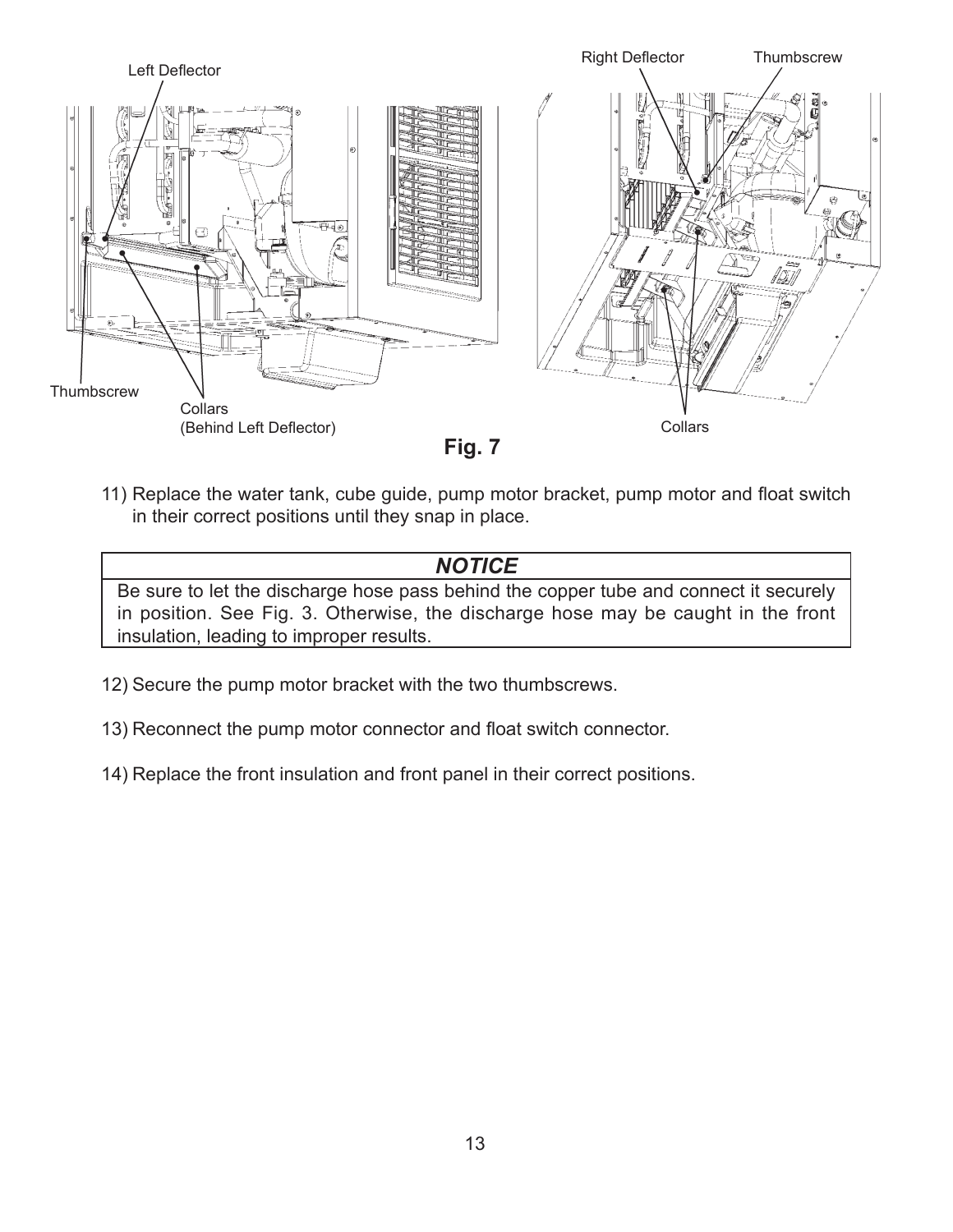# **F. Electrical Connection**

# **WARNING**

- Electrical connection must be hard-wired and must meet national, state, and local electrical code requirements. Failure to meet these code requirements could result in death, electric shock, serious injury, fire, or damage.
- The appliance requires an independent power supply of proper capacity. See the nameplate for electrical specifications. Failure to use an independent power supply of proper capacity can result in a tripped breaker, blown fuse, damage to existing wiring, or component failure. This could lead to heat generation or fire.
- THE APPLIANCE MUST BE GROUNDED: Failure to properly ground the appliance could result in death or serious injury.
- Electrical connection must be made in accordance with the instructions on the "WARNING" tag, provided with the pig tail leads in the junction box. See Fig. 8.
- To reduce the risk of electric shock, do not touch the control switch with damp hands.
- Usually an electrical permit and services of a licensed electrician are required.
- The maximum allowable voltage variation is ±10 percent of the nameplate rating.
- The white lead must be connected to the neutral conductor of the power source. *NOTICE!* **Miswiring may result in severe damage to the icemaker.** See Fig. 8.
- The opening for the power supply connection is 7/8" DIA to fit a 1/2" trade size conduit.



#### **THIS UNIT MUST BE GROUNDED**

Failure to properly ground or wire this unit could result in death, serious injury, or severe damage to the icemaker. The white lead must be connected to the neutral conductor of the power source. See diagram below.

#### 115-120/60/1

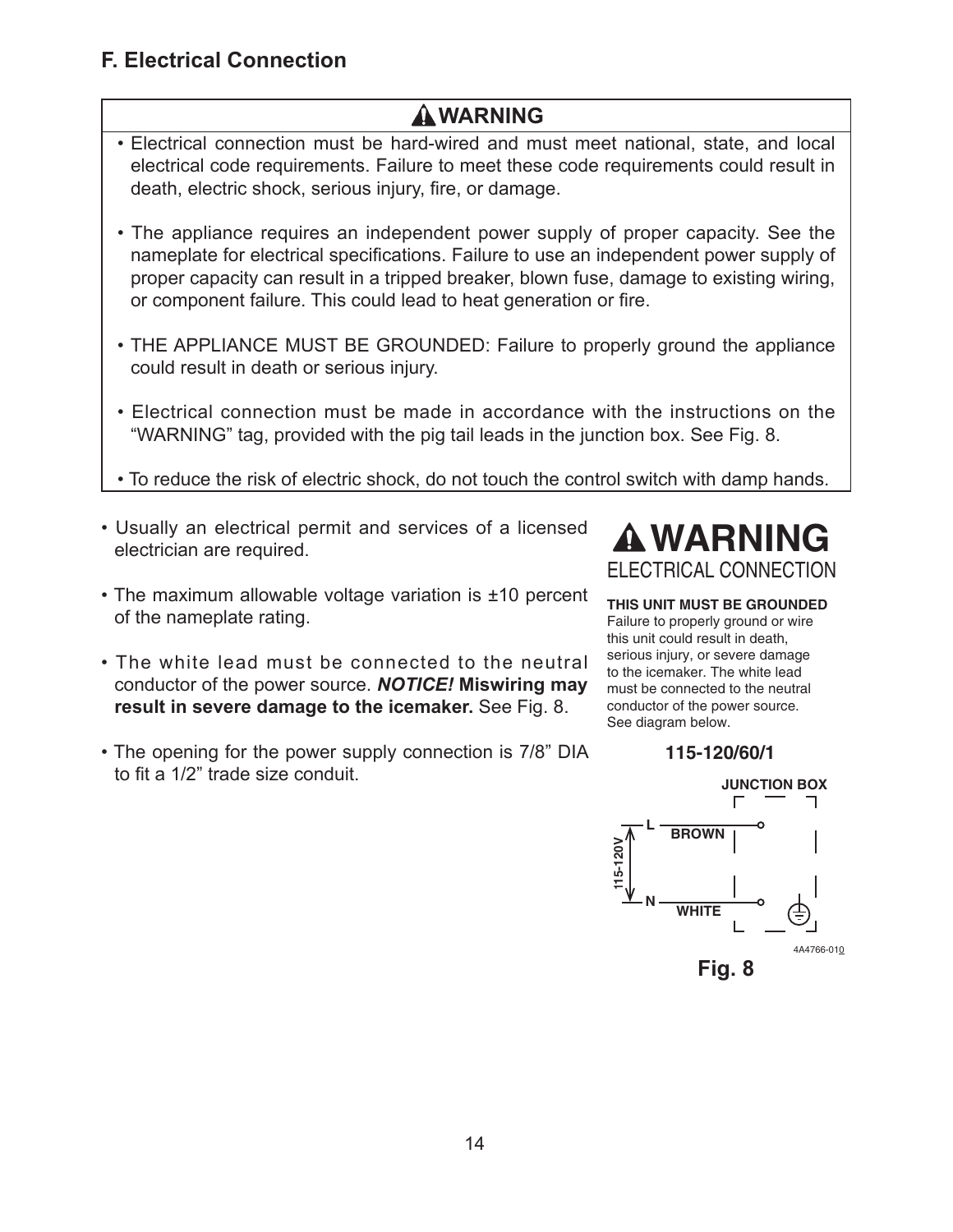# **G. Water Supply and Drain Connections - See Fig. 9, 10 or 11**

# **WARNING**

Water supply and drain connections must be installed in accordance with applicable national, state, and local regulations.

# *NOTICE*

- Normal operating water temperature should be within 45°F to 90°F (7°C to 32°C). Operation of the appliance, for extended periods, outside of this normal temperature range may affect appliance performance.
- Water supply pressure must be a minimum of 10 PSIG and a maximum of 113 PSIG. If the pressure exceeds 113 PSIG, the use of a pressure reducing valve is required.
- To prevent damage to the appliance, do not operate the appliance when the water supply is off, or if the pressure is below 10 PSIG. Do not run the appliance until the proper water pressure is reached.
- External filters, strainers, or softeners may be required depending on water quality. Contact your local Hoshizaki Certified Service Representative or local Hoshizaki distributor for recommendations.
- A plumbing permit and services of a licensed plumber may be required in some areas.
- The icemaker drain line, dispenser unit/storage bin drain line, and water-cooled condenser drain line (if applicable) must be run separately.
- Drain lines must have 1/4" fall per foot (2 cm per 1 m) on horizontal runs to get a good flow. A vented tee connection is also required for proper flow.
- Drain lines should not be piped directly to the sewer system. An air gap of a minimum of 2 vertical inches (5 cm) should be between the end of the drain pipes from the icemaker, dispenser unit/storage bin, and water-cooled condenser (if applicable) and the floor drain.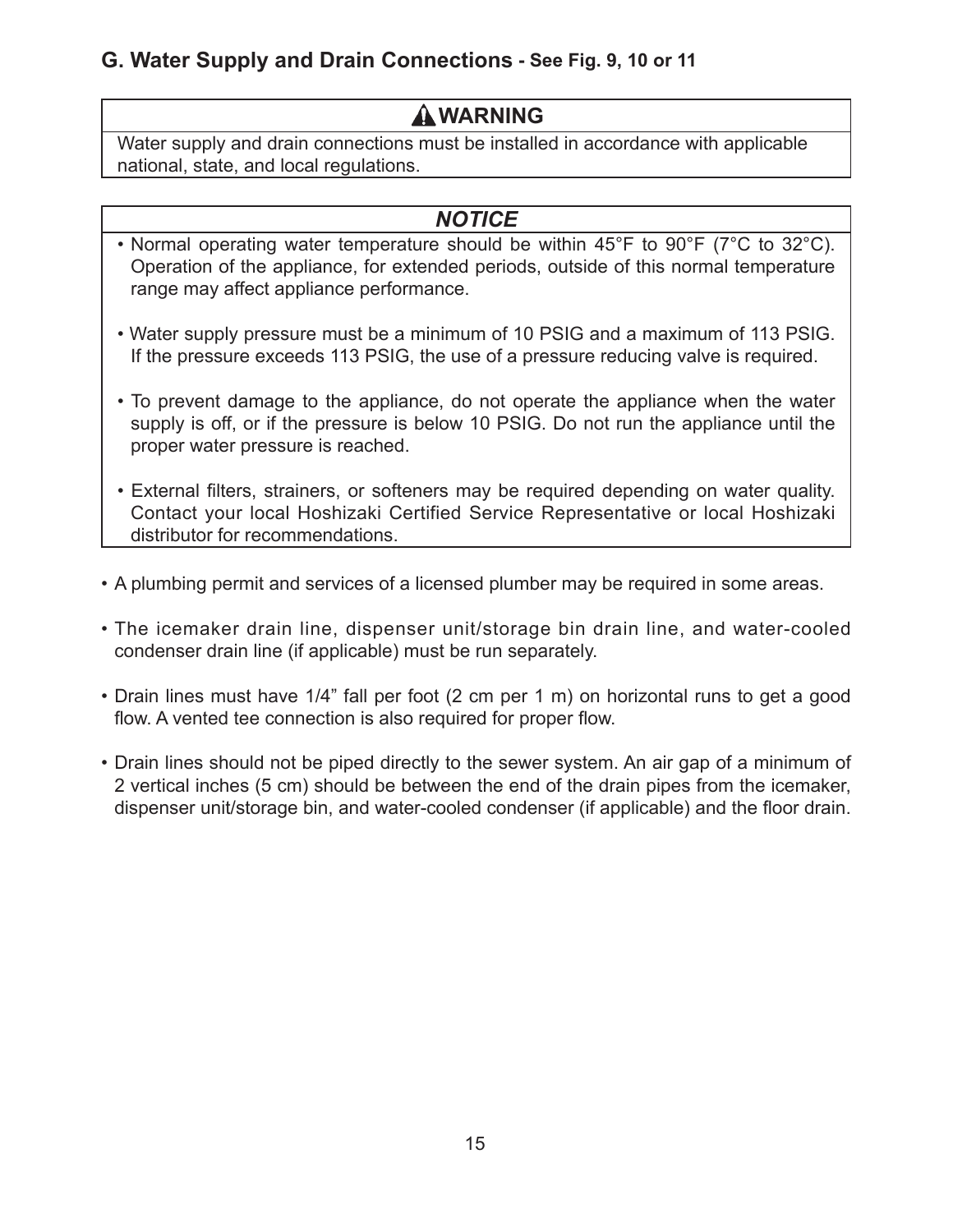#### **1. Icemaker**

| <b>Icemaker Water</b><br><b>Supply Inlet</b> | Minimum Icemaker<br><b>Water Supply Line Size</b> | <b>Icemaker Drain</b><br><b>Outlet</b> | Minimum Icemaker<br>Drain Line Size   |
|----------------------------------------------|---------------------------------------------------|----------------------------------------|---------------------------------------|
| $1/2$ " Female Pipe                          | 1/4" Nominal ID Copper                            |                                        | 3/4" Female Pipe 3/4" Nominal ID Hard |
| Thread (FPT)                                 | <b>Water Tubing or Equivalent</b>                 | Thread (FPT)                           | Pipe or Equivalent                    |

- An icemaker water supply line shut-off valve and drain valve must be installed.
- Be sure there is sufficient extra water supply line and drain line for the appliance to be pulled out for service.

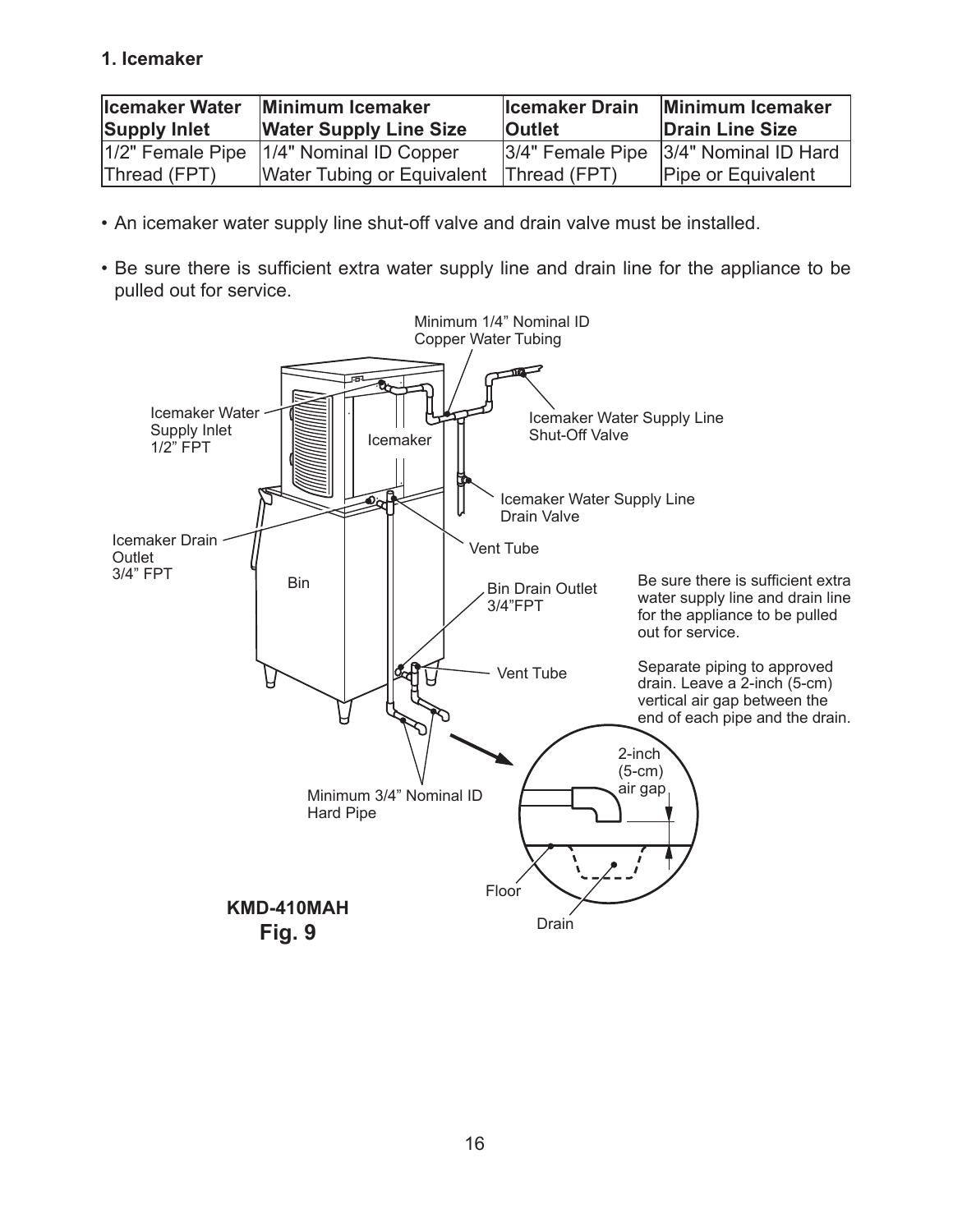#### **2. Water-Cooled Condenser**

#### *a) Connection to an Open Drain System*

|                     | Condenser Water Minimum Condenser         |               | Condenser Drain Minimum Condenser     |
|---------------------|-------------------------------------------|---------------|---------------------------------------|
| <b>Supply Inlet</b> | <b>Water Supply Line Size</b>             | <b>Outlet</b> | Drain Line Size                       |
|                     | 1/2" Female Pipe   1/4" Nominal ID Copper |               | 1/2" Female Pipe 1/4" Nominal ID Hard |
| Thread (FPT)        | Water Tubing or Equivalent                | Thread (FPT)  | Pipe or Equivalent                    |

- A condenser water supply line shut-off valve and drain valve must be installed.
- In some areas, a back flow preventer may be required in the cooling water circuit.
- In order to maintain the proper high side pressure, the condenser water supply inlet temperature must be in the 45°F to 90°F (7°C to 32°C) range.

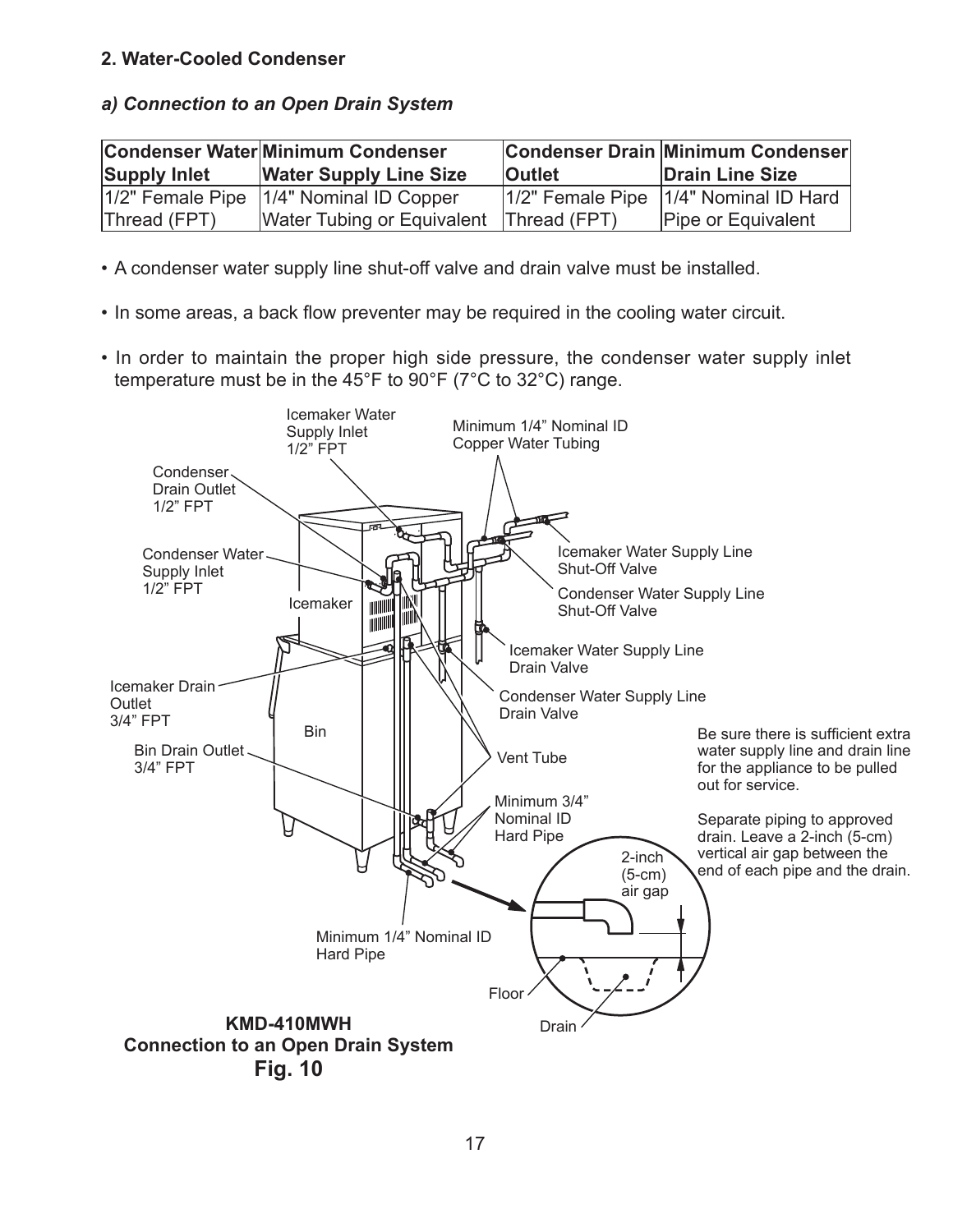#### *b) Connection to a Closed Loop System*

| <b>Supply Inlet</b> | Condenser Water Minimum Condenser<br><b>Water Supply Line Size Return Outlet</b> | <b>Condenser</b> | Minimum Condenser<br><b>Return Line Size</b> |
|---------------------|----------------------------------------------------------------------------------|------------------|----------------------------------------------|
|                     | 1/2" Female Pipe   1/4" Nominal ID Copper                                        |                  | 1/2" Female Pipe 1/4" Nominal ID Copper      |
| Thread (FPT)        | Water Tubing or Equivalent Thread (FPT)                                          |                  | Water Tubing or Equivalent                   |

- Shut-off valves and drain valves must be installed at both the condenser water supply inlet and condenser return outlet.
- Minimum water flow to the condenser is 4 GPM.
- The pressure differential between the condenser water supply inlet and condenser return outlet must be no less than 10 PSIG.
- When using a glycol blend, the solution mixture should be less than 30% glycol.
- In order to maintain the proper high side pressure, the condenser water supply inlet temperature must be in the  $45^{\circ}$ F to  $90^{\circ}$ F (7°C to 32°C) range.

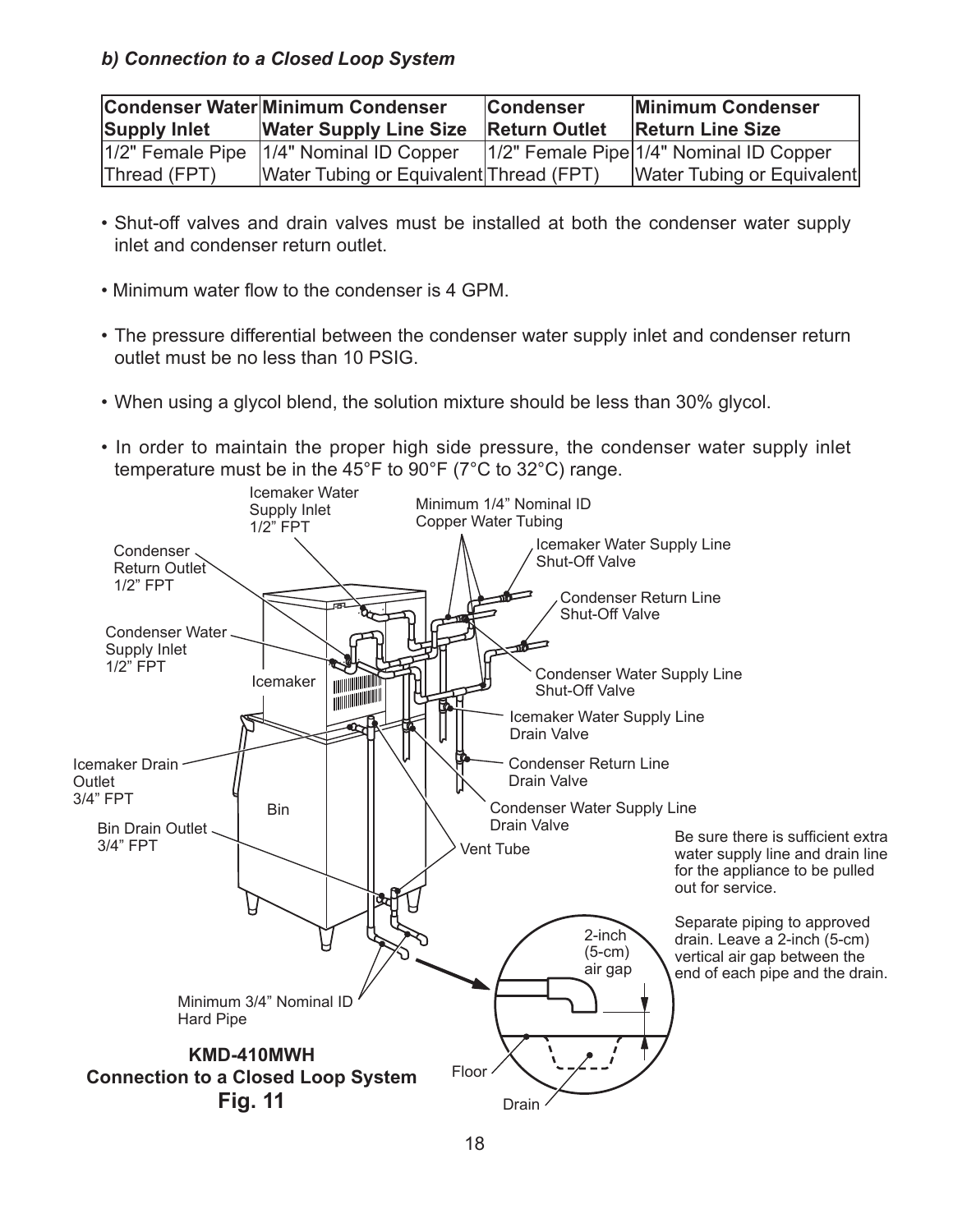# **WARNING**

**CHOKING HAZARD**: Ensure all components, fasteners, and thumbscrews are securely in place after installation. Make sure that none have fallen into the dispenser unit/ice storage bin.

- 1) Is the icemaker level?
- 2) Is the icemaker in a site where the ambient temperature is within  $45^{\circ}$ F to 100 $^{\circ}$ F (7 $^{\circ}$ C to 38°C) and the water temperature within 45°F to 90°F (7°C to 32°C) all year around?
- 3) Is there at least 12" (30 cm) clearance at the right side for proper air circulation and at least 6" (15 cm) clearance at rear, left side, and top for ease of maintenance and/or service?
- 4) Have all shipping cartons, tape, and packing material been removed from the icemaker? Is the cube guide in the correct position?
- 5) Have all electrical and water connections been made? Do electrical and water connections meet all national, state, and local code and regulation requirements?
- 6) Has the power supply voltage been checked or tested against the nameplate rating? Has a proper ground been installed to the icemaker?
- 7) Are the water supply and drain lines sized as specified? Are the water supply line shut-off valve(s) and drain valve(s) installed? Has the water supply pressure been checked to ensure a minimum of 10 PSIG and a maximum of 113 PSIG?
- 8) Is the compressor snug on all mounting pads? Have the refrigerant lines been checked to make sure they do not rub or touch other lines or surfaces? Has the fan blade (if applicable) been checked to make sure it turns freely?
- 9) Are all components, fasteners, and thumbscrews securely in place?
- 10) Has the end user been given the instruction manual, and instructed on how to operate the icemaker and the importance of the recommended periodic maintenance?
- 11) Has the end user been given the name and telephone number of an authorized service agent?
- 12) Has the warranty card been filled out and forwarded to the factory for warranty registration?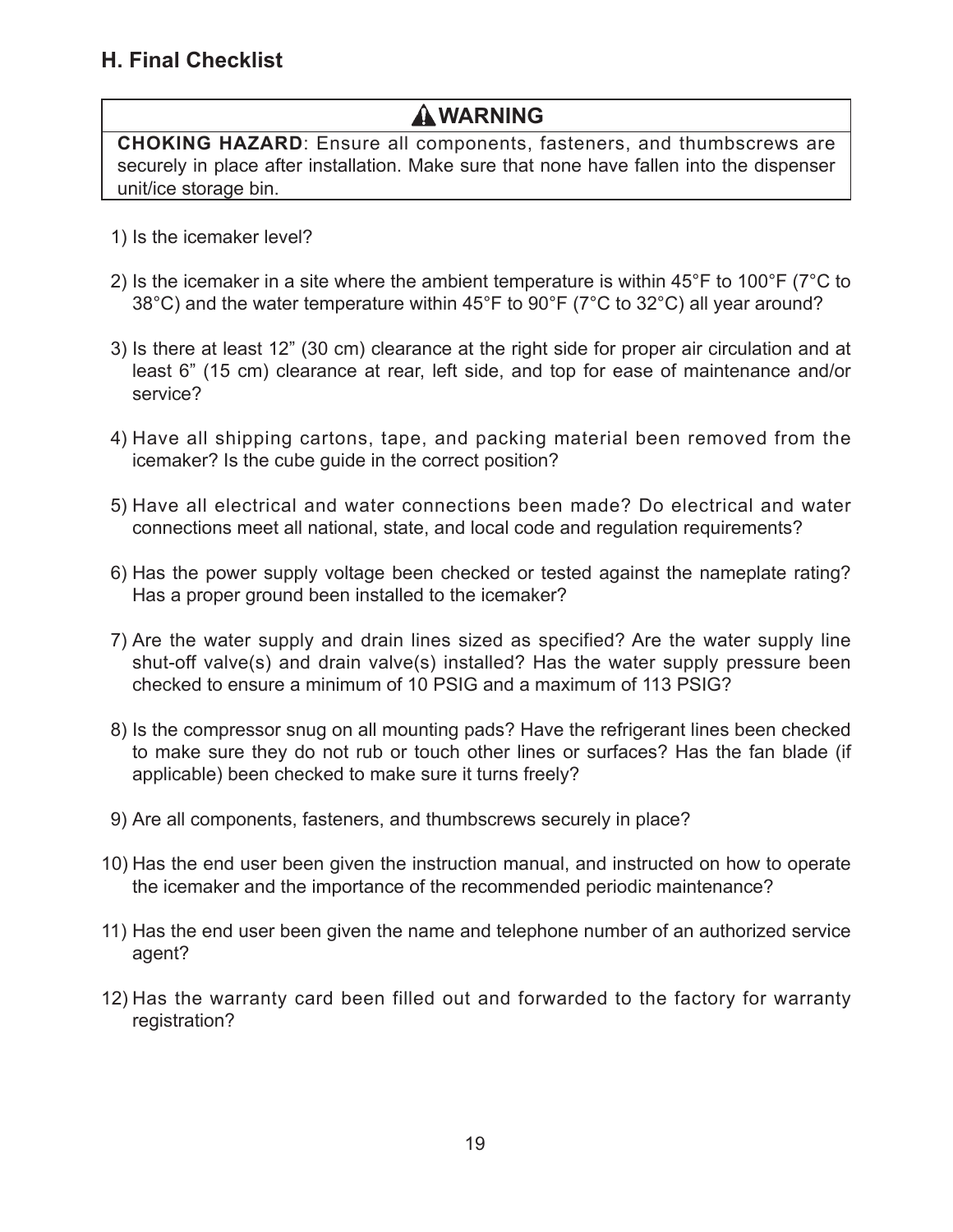# **I. Startup**

# **WARNING**

All parts are factory-adjusted. Improper adjustments may adversely affect safety, performance, component life, and warranty coverage.

# *NOTICE*

- If the unit is turned off, wait for at least 3 minutes before restarting the icemaker to prevent damage to the compressor.
- To prevent damage to the water pump, do not leave the control switch in the "SERVICE" position for extended periods of time when the water tank is empty.
- At startup, confirm that all internal and external connections are free of leaks.
- 1) Open the water supply line shut-off valve.
- 2) Remove the front panel.
- 3) Move the control switch on the control box to the "ICE" position.
- 4) Replace the front panel in its correct position.
- 5) Turn on the power supply and allow the icemaker to operate for 5 minutes to fill up the water tank.
- 6) Remove the front panel and move the control switch to the "SERVICE" position. Move the service switch to the "WASH" position.
- 7) Replace the front panel in its correct position and allow the icemaker to run for 5 minutes.
- 8) Remove the front panel and move the service switch to the "DRAIN" position.
- 9) Replace the front panel in its correct position and allow the icemaker to drain for 2 minutes.
- 10) Turn off the power supply.
- 11) Remove the front panel and move the control switch to the "ICE" position.
- 12) Replace the front panel in its correct position.
- 13) Clean the storage bin/dispenser unit liner using a neutral cleaner. Rinse thoroughly after cleaning.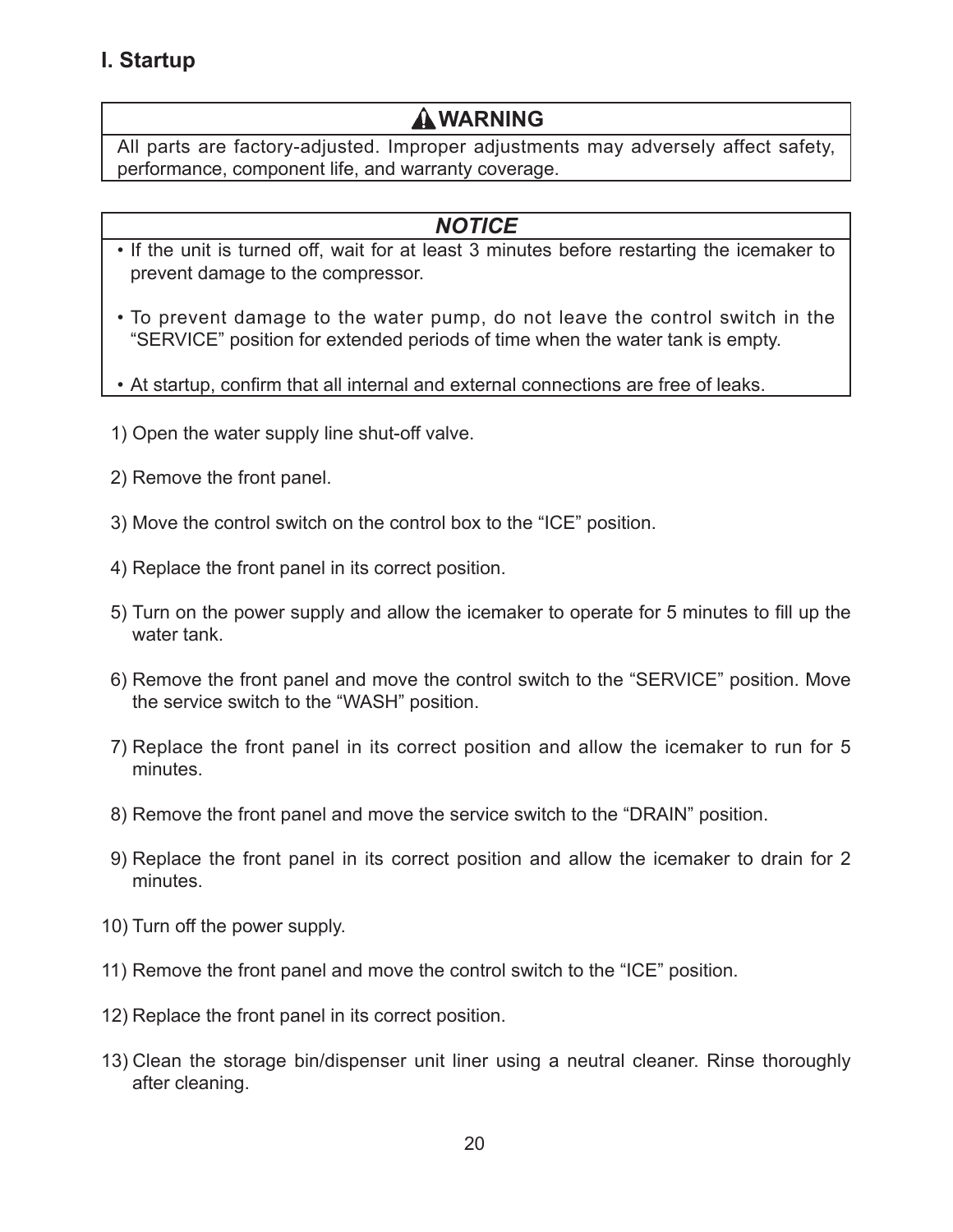- 14) Turn on the power supply to start the automatic icemaking process.
- 15) To confirm bin control operation, press the bin control's actuator paddle during the first 5 minutes of the freeze cycle. The compressor and fan motor should de-energize within 15 seconds, then the drain valve should energize until the water tank empties. After the water tank empties, the pump motor and drain valve should de-energize.

# **III. Cleaning and Maintenance Instructions**

# **WARNING**

**CHOKING HAZARD**: Ensure all components, fasteners, and thumbscrews are securely in place after any cleaning or maintenance is done to the unit. Make sure that none have fallen into the dispenser unit/storage bin.

# **A. Cleaning**

HOSHIZAKI recommends cleaning this unit at least once a year. More frequent cleaning, however, may be required in some existing water conditions.

# **WARNING**

- To prevent injury to individuals and damage to the icemaker, do not use ammonia type cleaners.
- Carefully follow any instructions provided with the bottles of cleaning and sanitizing solution.
- Always wear liquid-proof gloves to prevent the cleaning and sanitizing solutions from coming into contact with skin.

# *NOTICE*

To prevent damage to the water pump, do not leave the control switch in the "SERVICE" position for extended periods of time when the water tank is empty.

#### **1. Cleaning Procedure**

- 1) Dilute approximately 9.5 fl . oz. (281 ml) of Hoshizaki "Scale Away" with 1.8 gallon (6.8 lit.) of warm water.
- 2) Remove all ice from the evaporator and the storage bin/dispenser unit.
	- Note: To remove cubes on the evaporator, turn off the power supply and turn it on after 3 minutes. The harvest cycle starts and the cubes will be removed from the evaporator.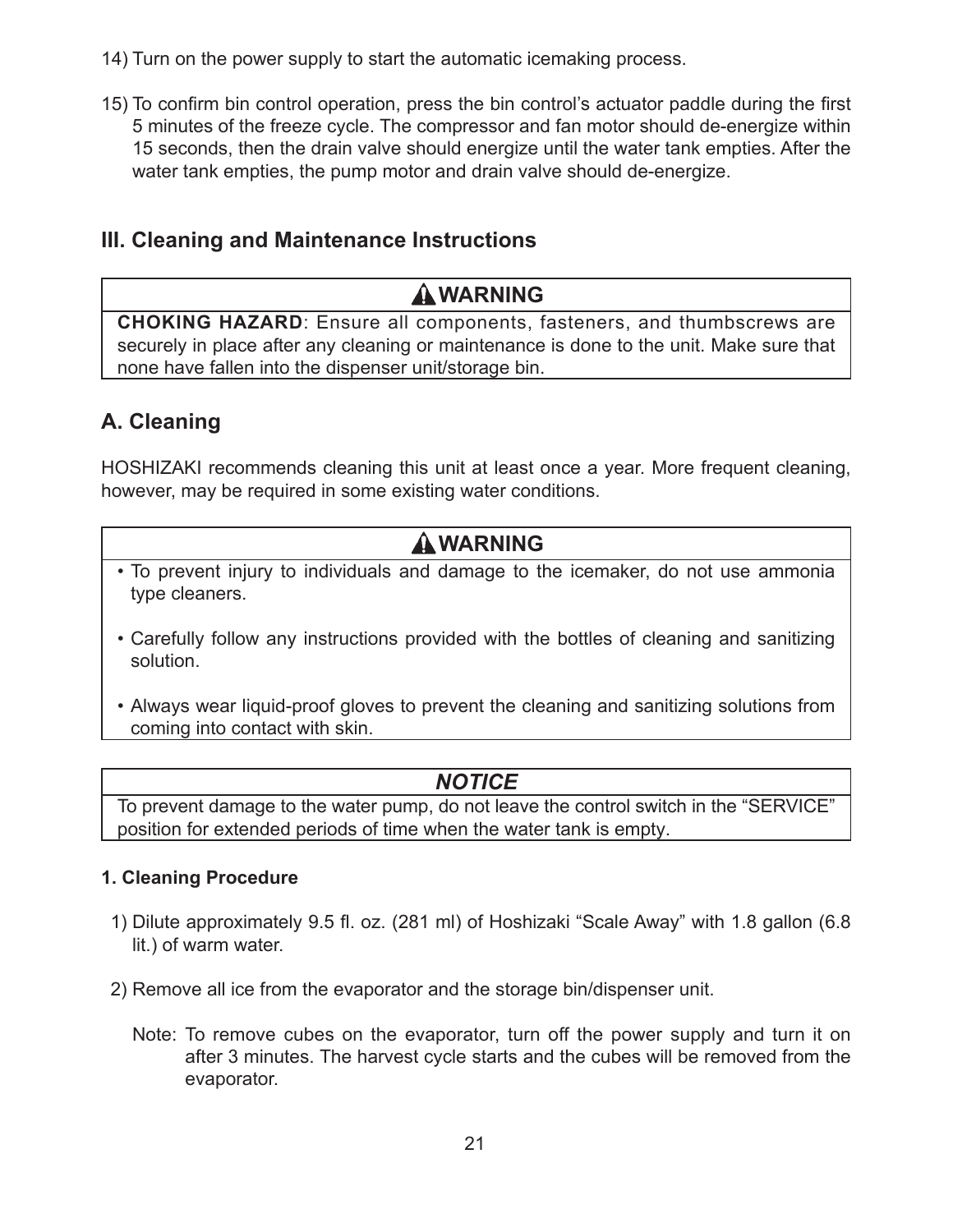- 3) Turn off the power supply.
- 4) Remove the front panel and move the control switch to the "SERVICE" position. Move the service switch to the "DRAIN" position.
- 5) Replace the front panel in its correct position and turn on the power supply for 2 minutes.
- 6) Turn off the power supply.
- 7) Remove the front panel then remove the front insulation (the large insulation panel in front of the evaporator) by lifting up the panel slightly and pulling it towards you.
- 8) In bad or severe water conditions, clean the float switch as described below. Otherwise, continue to step 9.
	- a. Loosen the two thumbscrews securing the pump motor bracket. See Fig. 12.
	- b. Disconnect the discharge hose.
	- c. Disconnect the pump motor connector and the float switch connector from the side of the control box.
	- d. While pushing up the snap tab at the right side of the pump motor bracket, pull out the water tank, cube guide, pump motor bracket, pump motor and float switch together. See Fig. 13.
	- e. Remove the pump motor bracket securing the pump motor and the float switch. Remove the float switch from the pump motor bracket.
	- f. Wipe down the float switch housing, shaft and float with cleaning solution. Rinse the parts thoroughly with clean water.
	- g. Replace the float switch in its correct position.
	- h. Replace the removed parts in the reverse order of which they were removed.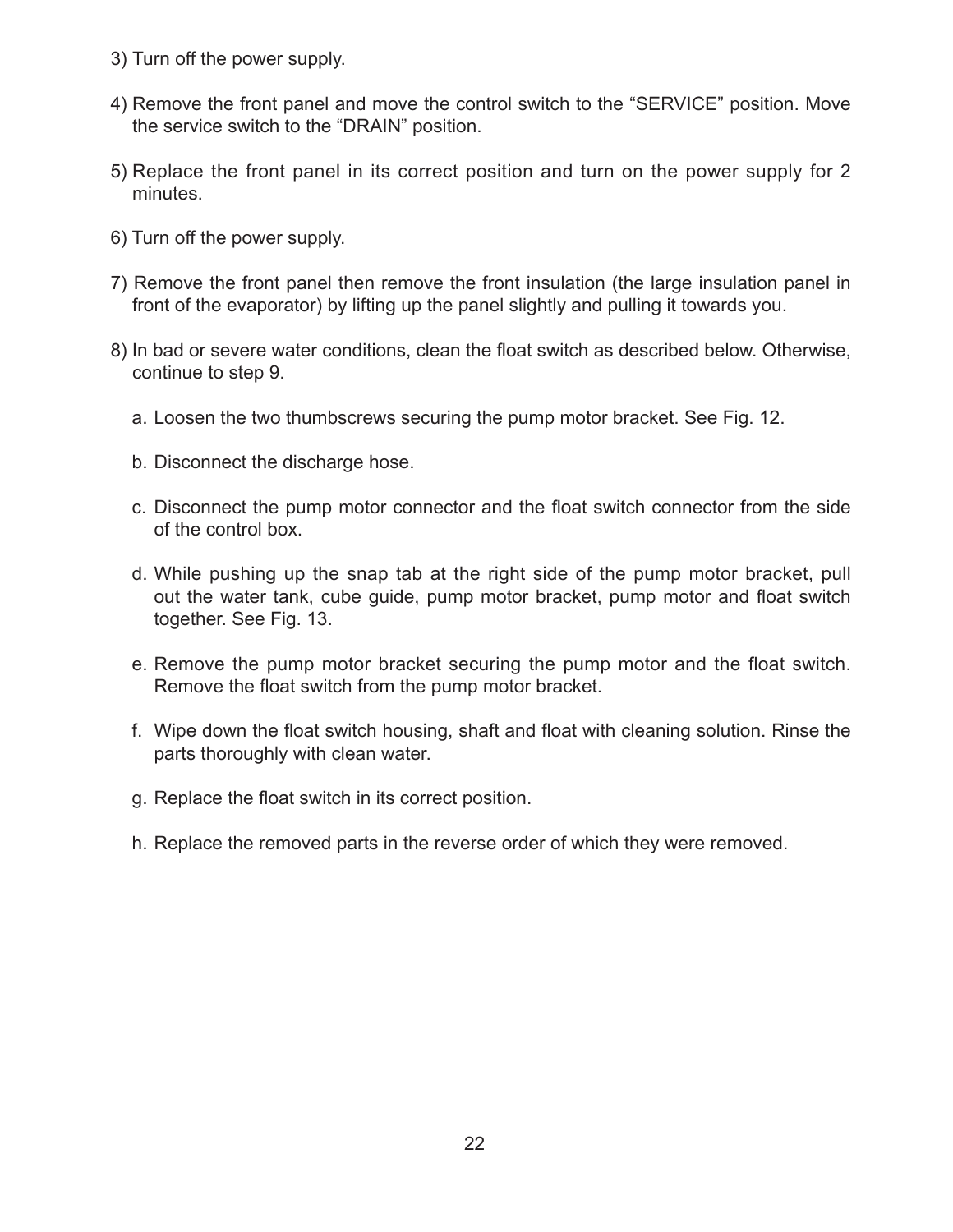# *NOTICE*

Be sure to let the discharge hose pass behind the copper tube and connect it securely in position. See Fig. 12. Otherwise, the discharge hose may be caught in the front insulation, leading to improper results.







**Fig. 13**

- 9) Pour the cleaning solution into the water tank.
- 10) Move the service switch to the "WASH" position.
- 11) Replace the front insulation and the front panel in their correct positions.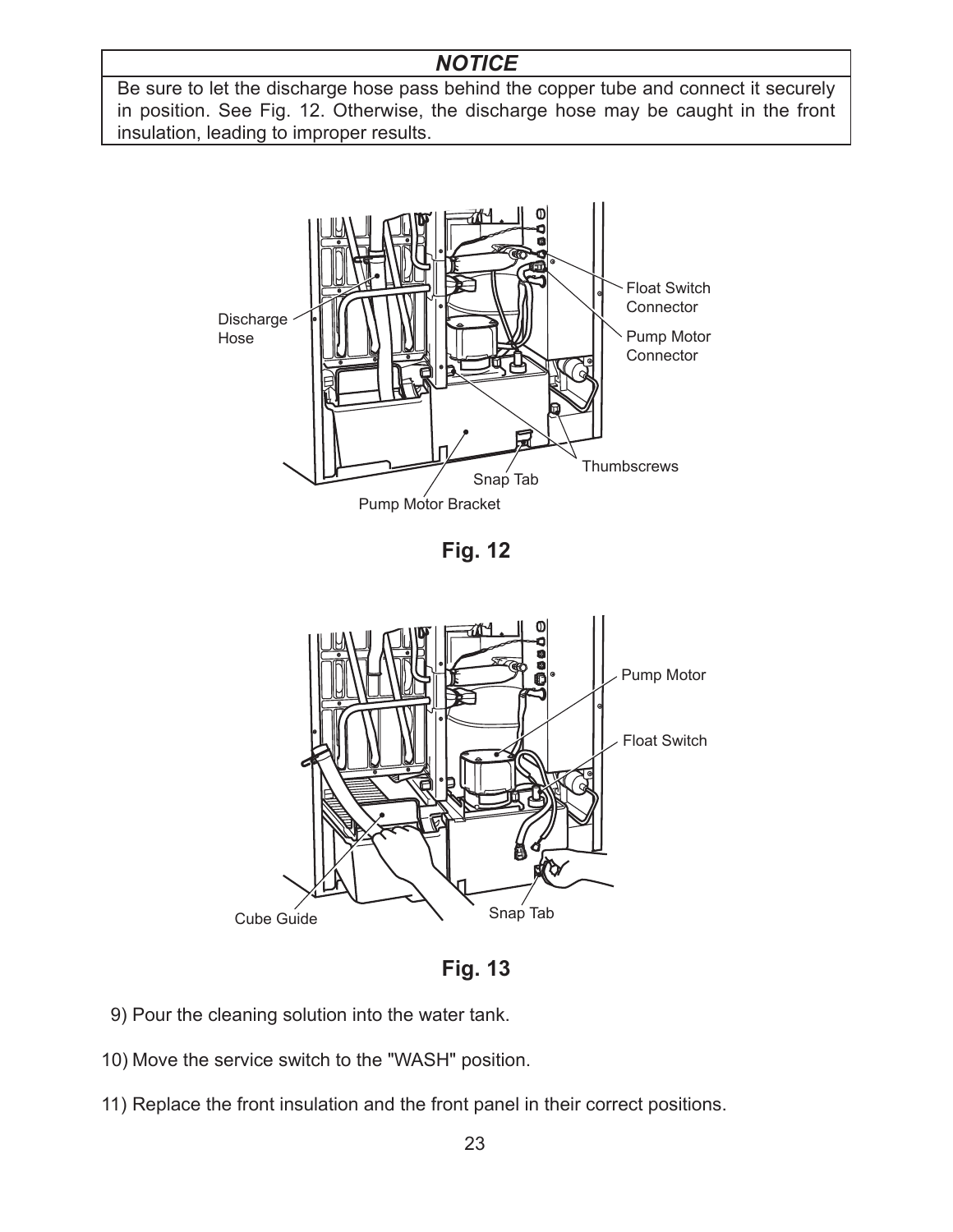- 12) Turn on the power supply to start the washing process.
- 13) Turn off the power supply after 30 minutes.
- 14) Remove the front panel.
- 15) Move the service switch to the "DRAIN" position.
- 16) Replace the front panel in its correct position and turn on the power supply for 2 minutes.
- 17) Turn off the power supply and remove the front panel.
- 18) Move the control switch to the "ICE" position.
- 19) Replace the front panel in its correct position.
- 20) Turn on the power supply to fill the water tank with water.
- 21) Turn off the power supply after 3 minutes.
- 22) Remove the front panel.
- 23) Move the control switch to the "SERVICE" position. Move the service switch to the "WASH" position.
- 24) Replace the front panel in its correct position.
- 25) Turn on the power supply to rinse off the cleaning solution.
- 26) Turn off the power supply after 5 minutes.
- 27) Remove the front panel.
- 28) Move the service switch to the "DRAIN" position.
- 29) Replace the front panel in its correct position and turn on the power supply for 2 minutes.
- 30) Turn off the power supply.
- 31) Remove the front panel.
- 32) Repeat steps 18 through 31 three more times to rinse thoroughly.

Note: If you do not sanitize the icemaker, go to step 14 in "Sanitizing Procedure."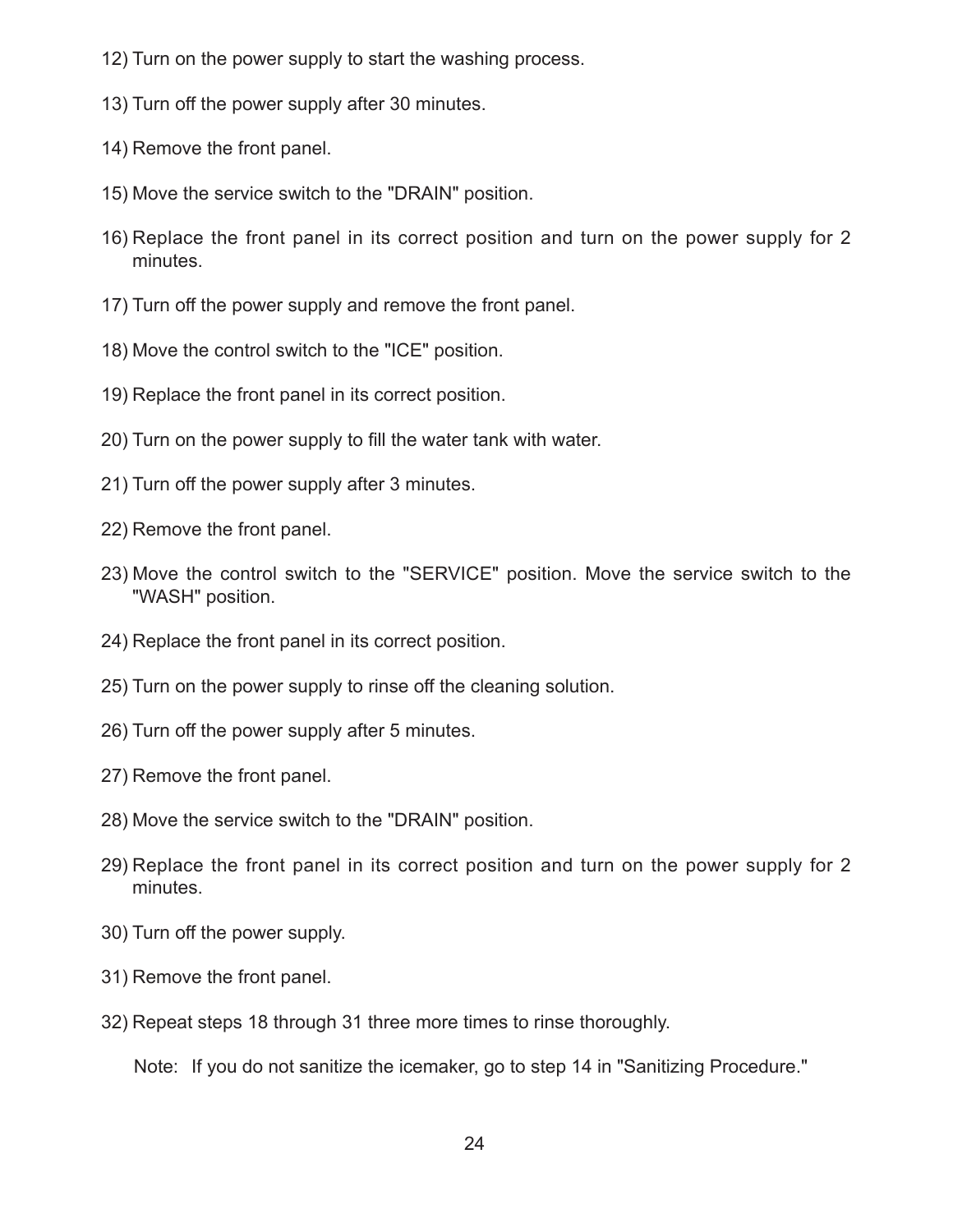#### **2. Sanitizing Procedure - Following Cleaning Procedure**

- 1) Dilute a 5.25% sodium hypochlorite solution (chlorine bleach) with water (add approximately  $0.9$  fl. oz. (27 ml) to 1.8 gal. (6.8 lit.) of water).
- 2) Remove the front insulation.
- 3) Pour the sanitizing solution into the water tank.
- 4) Move the service switch to the "WASH" position.
- 5) Replace the front insulation and the front panel in their correct positions.
- 6) Turn on the power supply to start the sanitizing process.
- 7) Turn off the power supply after 15 minutes.
- 8) Remove the front panel.
- 9) Move the service switch to the "DRAIN" position.
- 10) Replace the front panel in its correct position and turn on the power supply for 2 minutes.
- 11) Turn off the power supply.
- 12) Remove the front panel.
- 13) Repeat steps 18 through 31 in "1. Cleaning Procedure" two times to rinse thoroughly.
- 14) Move the control switch to the "ICE" position.
- 15) Replace the front panel in its correct position.
- 16) Clean the storage bin/dispenser unit liner using a neutral cleaner. Rinse thoroughly after cleaning.
- 17) Turn on the power supply to start the automatic icemaking process.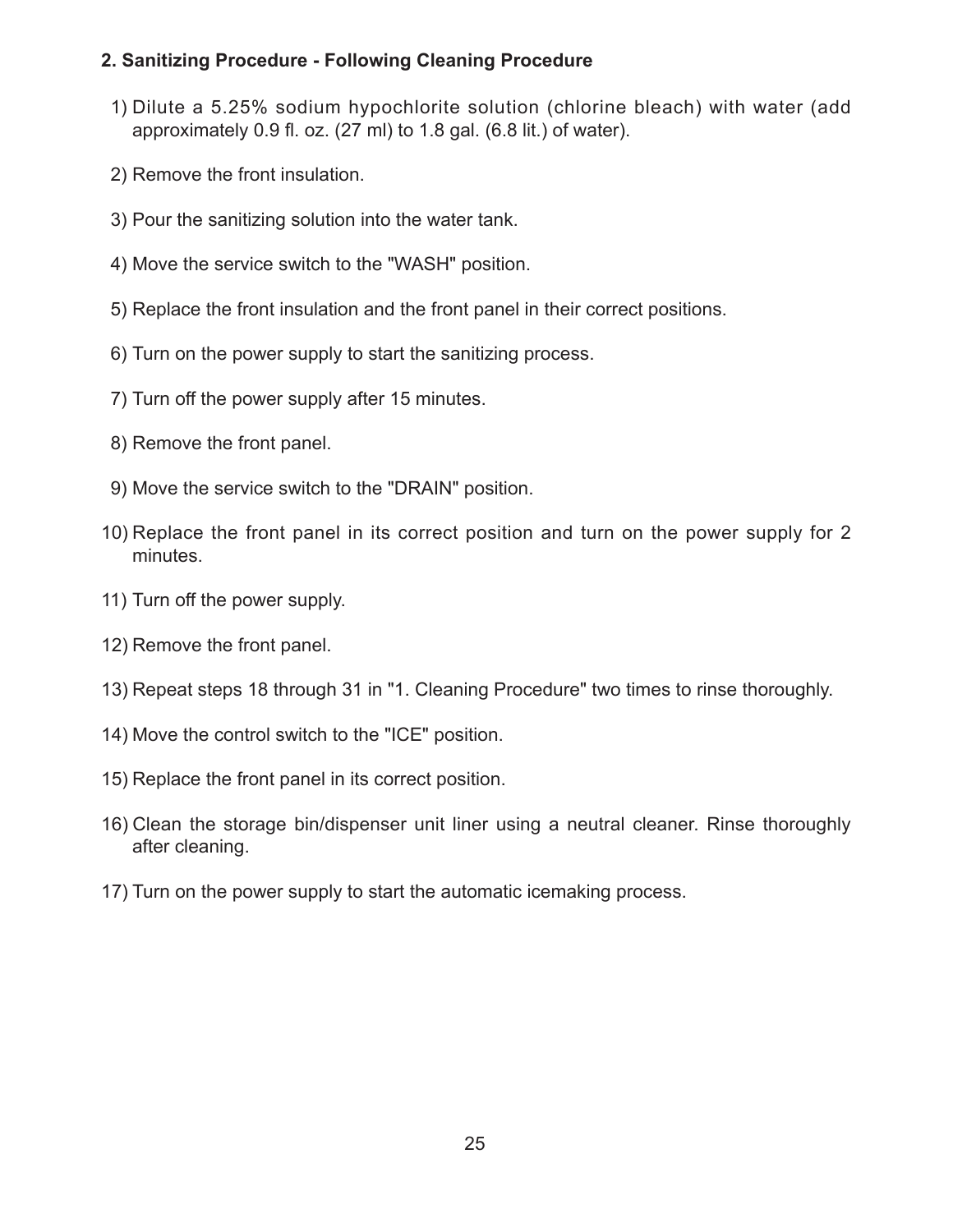# **B. Maintenance**

This icemaker must be maintained individually, referring to the instruction manual and labels provided with the icemaker.

# **WARNING**

- Only qualified service technicians should service this icemaker.
- To reduce the risk of electric shock, do not touch the control switch with damp hands.
- Move the control switch to the "OFF" position and turn off the power supply before servicing. Lockout/Tagout to prevent the power supply from being turned back on inadvertently.
- **CHOKING HAZARD**: Ensure all components, fasteners, and thumbscrews are securely in place after any maintenance is done to the appliance. Make sure that none have fallen into the dispenser unit/ice storage bin.

#### **1. Stainless Steel Exterior**

To prevent corrosion, wipe the exterior occasionally with a clean, soft cloth. Use a damp cloth containing a neutral cleaner to wipe off oil or dirt build up.

#### **2. Storage Bin and Scoop**

- Wash your hands before removing ice. Use the plastic scoop provided (bin accessory).
- The storage bin/dispenser unit is for ice use only. Do not store anything else in the storage bin/dispenser unit.
- Clean the scoop and the storage bin/dispenser unit liner using a neutral cleaner. Rinse thoroughly after cleaning.

#### **3. Air Filters (air-cooled model only)**

Plastic mesh air filters remove dirt and dust from the air, and keep the condenser from getting clogged. As the filters get clogged, the icemaker's performance will be reduced. Check the filters at least twice a month. When clogged, use warm water and a neutral cleaner to wash the filters.

#### **4. Condenser (air-cooled model only)**

Check the condenser once a year, and clean if required by using a brush or vacuum cleaner. More frequent cleaning may be required depending on the location.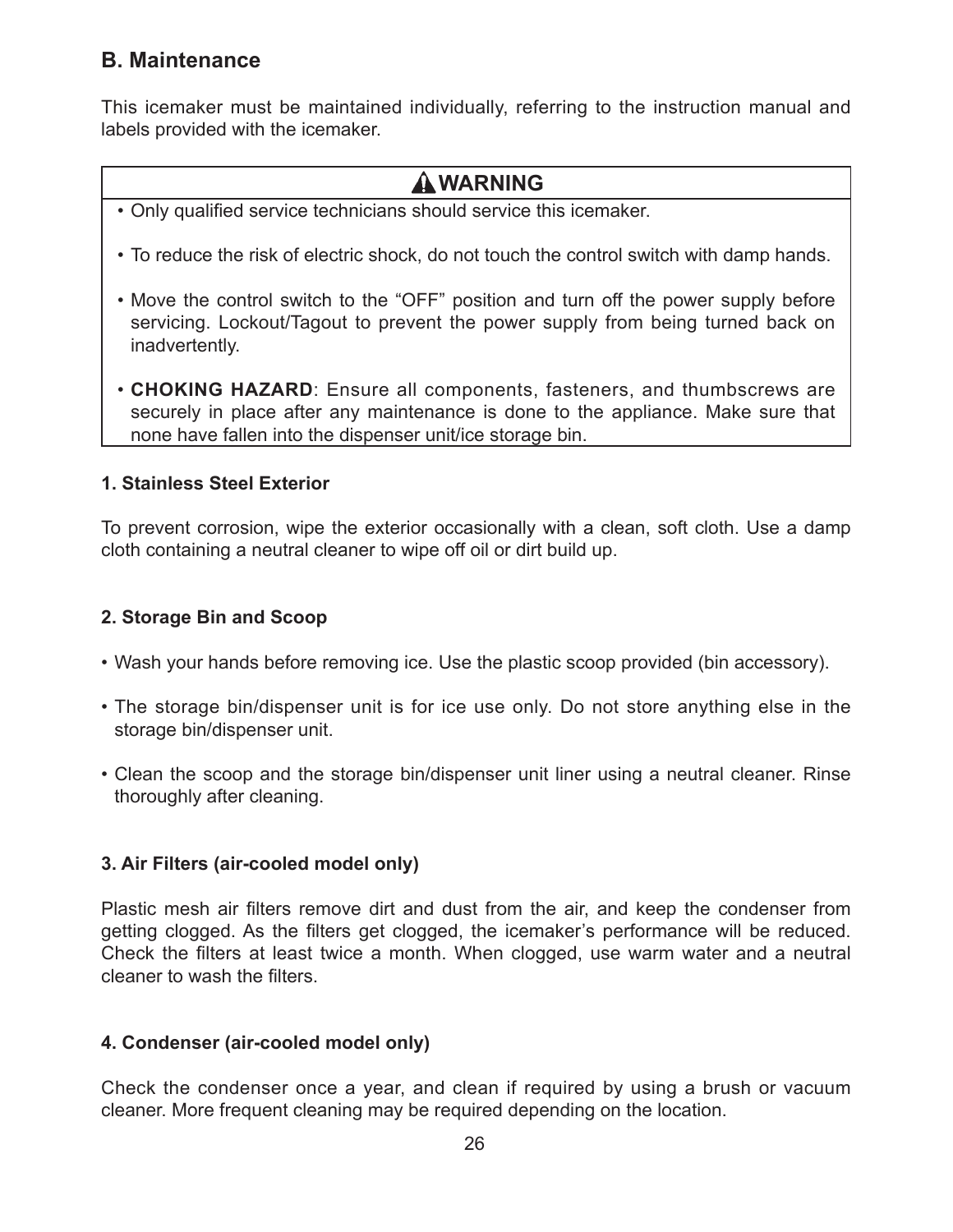# **C. Preparing the Icemaker for Periods of Non-Use**

### *NOTICE*

- During extended periods of non-use, extended absences, or in sub-freezing temperatures, follow the instructions below to reduce the risk of costly water damage.
- To prevent damage to the water pump, do not leave the control switch in the "SERVICE" position for extended periods of time when the water tank is empty.

During extended periods of non-use, extended absences, or in sub-freezing temperatures, follow the instructions below. When the appliance is not used for two or three days under normal conditions, it is sufficient to move the control switch to the "OFF" position.

#### **1. Remove the water from the icemaker water supply line:**

- 1) Turn off the power supply and remove the front panel.
- 2) Move the control switch on the control box to the "OFF" position.
- 3) Close the icemaker water supply line shut-off valve and open the icemaker water supply line drain valve. See Fig. 9, 10 or 11.
- 4) Allow the line to drain by gravity.
- 5) Attach compressed air or carbon dioxide supply to the icemaker water supply line drain valve.
- 6) Move the control switch to the "ICE" position.
- 7) Replace the front panel in its correct position and turn on the power supply.
- 8) Quickly blow the icemaker water supply line out using compressed air or carbon dioxide.

#### **2. Drain the water tank:**

- 1) Move the service switch to the "DRAIN" position and move the control switch to the "SERVICE" position.
- 2) Replace the front panel in its correct position and turn on the power supply for 2 minutes.
- 3) Turn off the power supply and remove the front panel.
- 4) Move the control switch to the "OFF" position.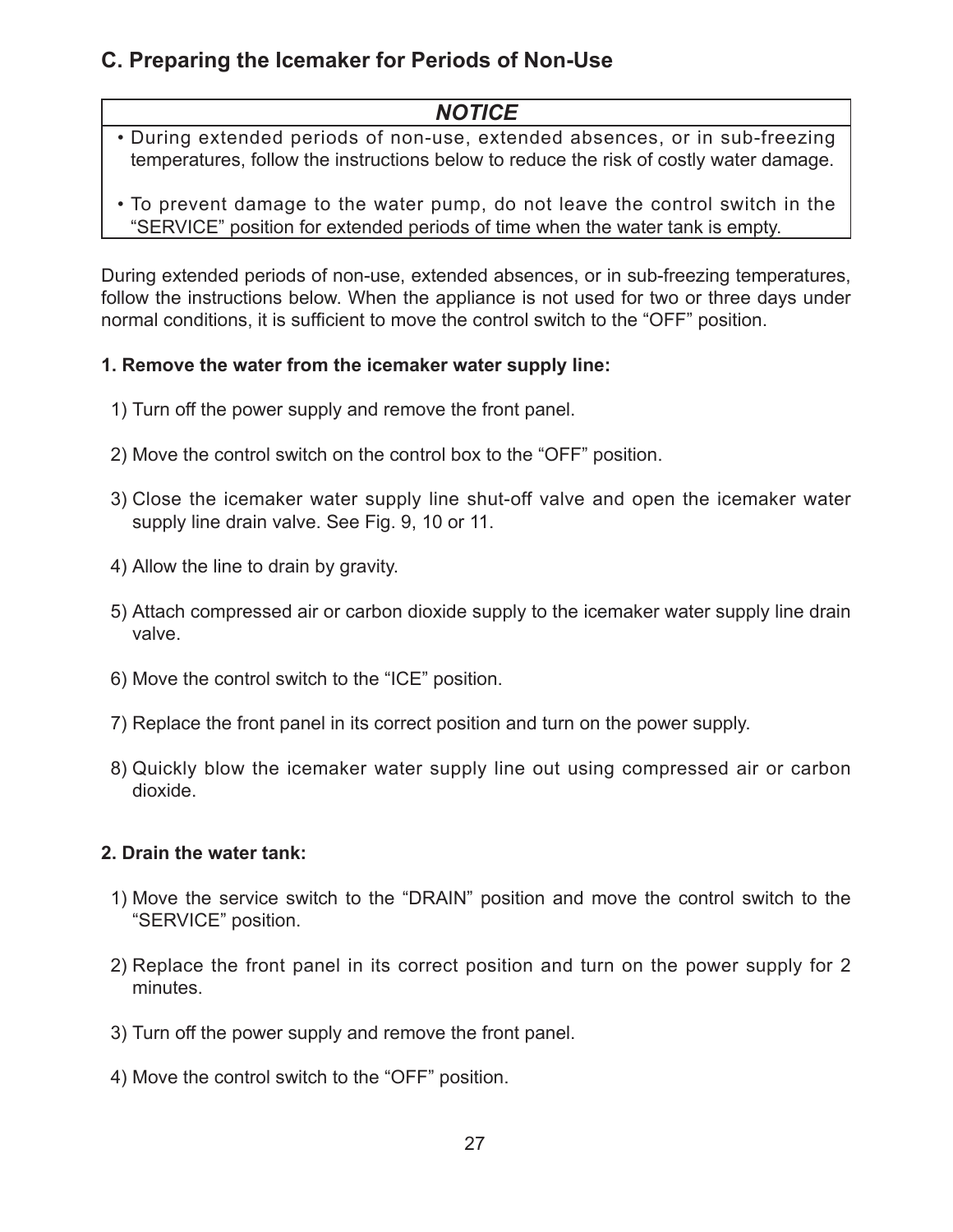- 5) Replace the front panel in its correct position.
- 6) Remove all ice from the dispenser unit/storage bin. Clean the dispenser unit/storage bin using a neutral cleaner. Rinse thoroughly after cleaning.
- 7) Close the icemaker water supply line drain valve.

#### **3. On water-cooled model only, remove the water from the water-cooled condenser:**

- 1) Turn off the power supply and remove the front panel.
- 2) Move the control switch on the control box to the "OFF" position.
- 3) Remove the top panel and right side panel.
- 4) Close the condenser water supply line shut-off valve. If connected to a closed loop system, also close the condenser return line shut-off valve. See Fig. 10 or 11.
- 5) Open the condenser water supply line drain valve. If connected to a closed loop system, also open the condenser return line drain valve.
- 6) Attach a compressed air or carbon dioxide supply to the condenser water supply line drain valve.
- 7) Open the water regulating valve by using a screwdriver to pry up on the spring retainer underneath the spring. While holding the valve open, blow out the condenser using the compressed air or carbon dioxide supply until water stops coming out.

Note: Be sure to close the water regulating valve as before.

- 8) Close the condenser water supply line drain valve. If connected to a closed loop system, also close the condenser return line drain valve.
- 9) Replace the top, right side, and front panels in their correct positions.

# **IV. Disposal**

The appliance contains refrigerant and must be disposed of in accordance with applicable national, state, and local codes and regulations. Refrigerant must be recovered by properly certified service personnel.



*IMPORTANT*

The insulation foaming agent used for the unit body contains flammable gas cyclopentane. With this in mind, dispose of the product properly.